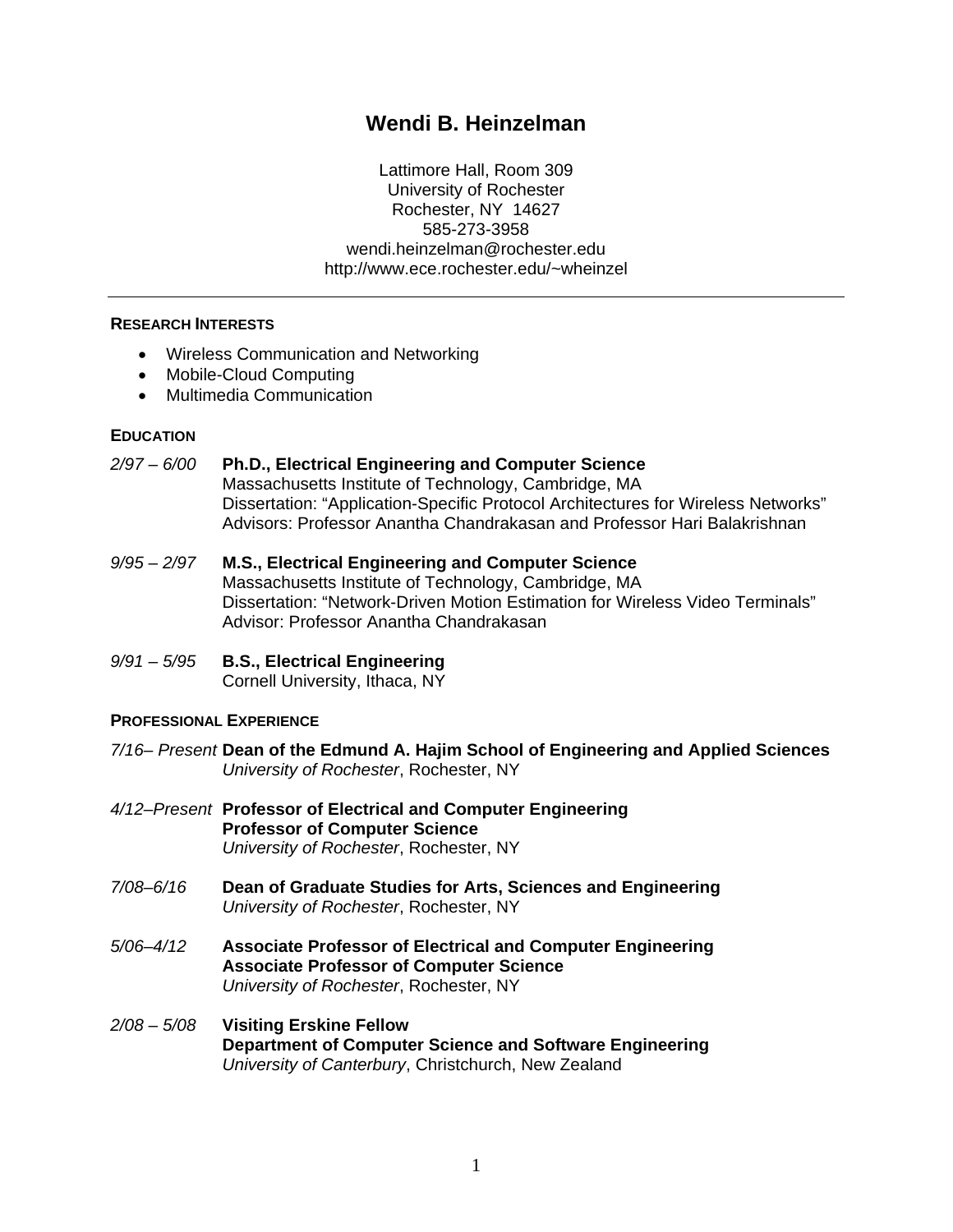- *1/01 – 5/06* **Assistant Professor of Electrical and Computer Engineering Assistant Professor of Computer Science** *University of Rochester*, Rochester, NY
- *6/00 – 8/00* **Consultant**, *Eastman Kodak Company*, Rochester, NY Looked into new uses for image and video cameras in wireless sensor networks.
- *9/95 – 6/00* **Research and Teaching Assistant**, *EECS Department, MIT*, Cambridge, MA Researched low power protocols for sensor and multimedia communication networks. Assisted in teaching Digital Signal Processing course.
- *6/98 – 8/98* **Research Intern**, *Media Tech. Laboratory, Texas Instruments Inc.*, Dallas, TX Researched the use of unequal error protection for MPEG-4 compressed video sent over a GSM channel. Used rate-compatible punctured convolutional codes to achieve different error correction capabilities with minimal overhead complexity.
- *6/97 – 8/97* **Research Intern**, *Video Research Group, PictureTel Corporation*, Andover, MA Developed low computation face-tracking algorithms to enhance LimeLight audiotracking camera system for a video teleconferencing application.
- *6/95 – 8/95* **Research Intern**, *Signal Proc. Research Group, AT&T Bell Labs*, Murray Hill, NJ Worked on motion-adaptive modeling of scene content for very low bit rate coding of video. Developed advanced algorithms for tracking faces/people in video sequences. These algorithms were used as a pre-processor for a model-assisted video coder.

## **HONORS AND AWARDS**

- Elected to ACM Fellow (2019)
- Digital Rochester Technology Woman of the Year Nominee (2018)
- Athena Award Finalist (2018)
- Elected to IEEE Fellow (2016)
- IEEE Region 1 Outstanding Teaching in an IEEE Area of Interest Award (2016)
- Distinguished Member of the 2016 IEEE INFOCOM Technical Program Committee
- Best paper award, IEEE International Conference on Communications (2013)
- Named ACM Distinguished Scientist (2012)
- Outstanding contribution to the University of Rochester Center for Emerging and Innovative Sciences New York State Economic Impact for 2010-2011
- Elected to ACM Senior Member (2009)
- Visiting Erskine Fellowship, University of Canterbury, Christchurch, NZ (2008)
- Elected to IEEE Senior Member (2006)
- NSF CAREER award (2005)
- ONR Young Investigator award (2005)
- G. Graydon Curtis '58 and Jane W. Curtis Award for Excellence in Teaching for a Nontenured Member of the Faculty (2003)
- Best paper award,  $6<sup>th</sup>$  ACM International Workshop on Modeling, Analysis and Simulation of Wireless and Mobile Systems (2003)
- Eastman Kodak Company Fellow (1998-2000)
- National Science Foundation Fellow (1995-1998)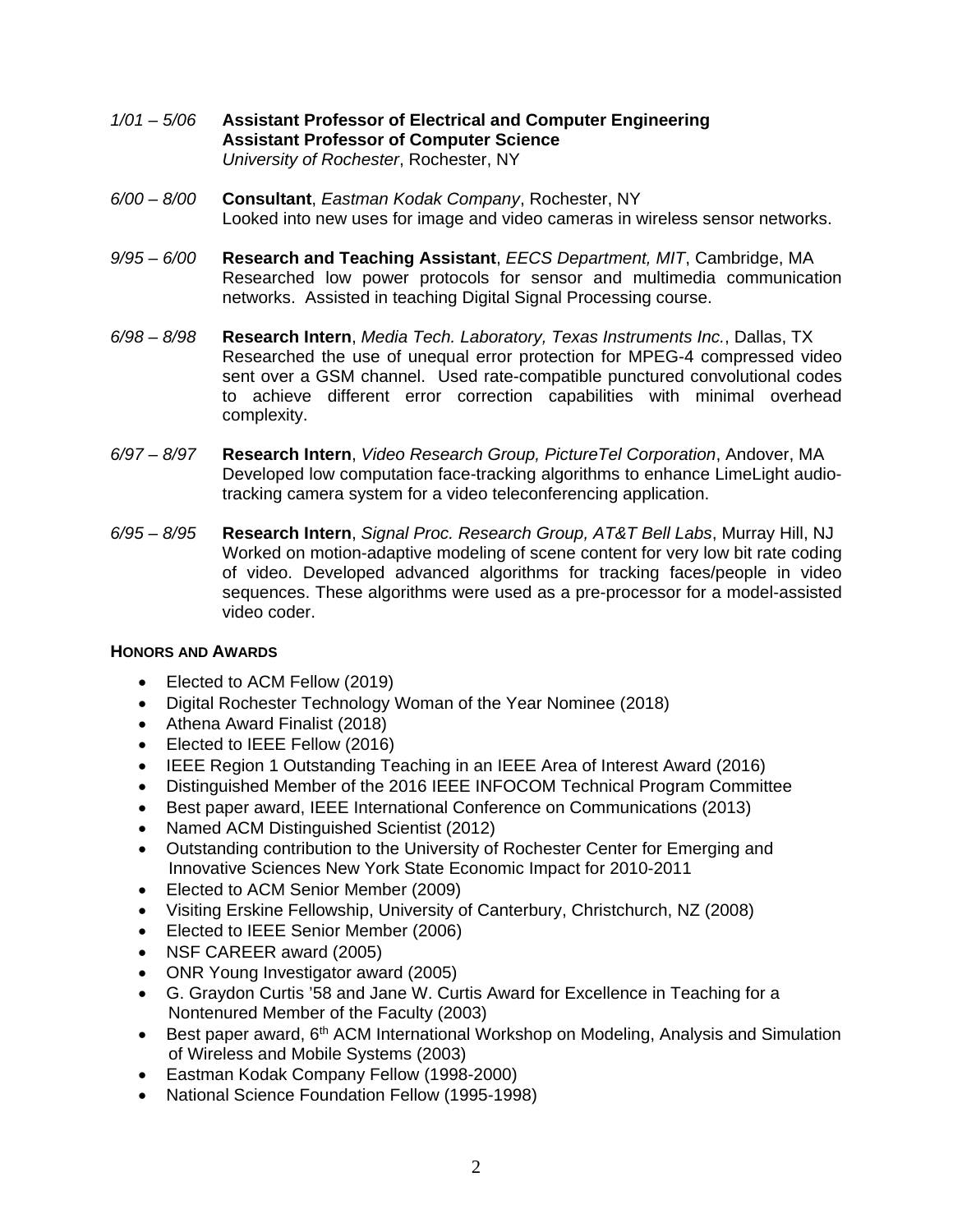- Sigma Xi Scientific Research Society (inducted in 1997)
- Merrill Presidential Scholar, Cornell University (1995)
- Tau Beta Pi Honor Society (inducted in 1994)
- Eta Kappa Nu Honor Society (inducted in 1994)
- John McMullen Dean's Scholar, Cornell University (1991)

# **CURRENT COMMITTEES**

- Member, Public Policy Committee (PPC) of the American Society for Engineering Education (ASEE) Engineering Deans Council (EDC), 2019-2021
- Member, Cornell ECE Advisory Council, 2017 Present
- Member, Laboratory for Laser Energetics Trustees Visiting Committee, University of Rochester, 2018 – Present
- Chair, IEEE Communications Society Emerging Technologies Committee, 2019 Present
- Co-founder and current steering committee member, N^2 Women (Networking Networking Women), a discipline-specific community supported by ACM, IEEE, Microsoft Research and HP Labs, 2006 – Present (co-leader 2006-2016)

# **COURSES DEVELOPED**

- Wireless Communications, ECE 245/445, University of Rochester (senior/graduate) S06 (9 students), S07 (25 students), F11 (9 students), F12 (21 students), F13 (16 students), F14 (14 students), F15 (18 students)
- Wireless Sensor Networks, ECE 448 (was 492A), University of Rochester (graduate) F09 (16 students), F10 (4 students)
- Wireless Sensor Networks, University of Canterbury (graduate) S08 (4 students)
- Advanced Topics in Wireless Networking, ECE 595, University of Rochester (graduate) S05 (9 students)
- Digital Signal Processing, ECE 246/446, University of Rochester (senior/graduate) F01 (27 students), F02 (23 students), F03 (40 students), F04 (28 students), F06 (48 students), F07 (35 students)
- Wireless Communications, ECE 237/437, University of Rochester (senior/graduate) S01 (10 students), S02 (15 students), S03 (20 students), S04 (24 students)

# **FUNDING HISTORY**

- *Development and Evaluation of an Evidence-Based Mobile Health Caregiver Intervention for FASD* PIs: Christie Petrenko (UR) and Cristiano Tapparello (UR) Co-PIs: Wendi Heinzelman (UR), Zhiyao Duan (UR) and Elizabeth Handley NIH U01, \$1,570,485, 07/01/17 – 06/30/22
- *Support for Distributed Computing and Network Management in Mobile Ad Hoc Networks* PI: Wendi Heinzelman (UR) Co-PI: Cristiano Tapparello (UR) Data Science Center of Excellence, \$69,377, 7/1/19 – 6/30/20
- *REU SITE: Advancing Human Health, from Nano to Network* PI: Beth Olivares (UR) Co-PI: Wendi Heinzelman (UR)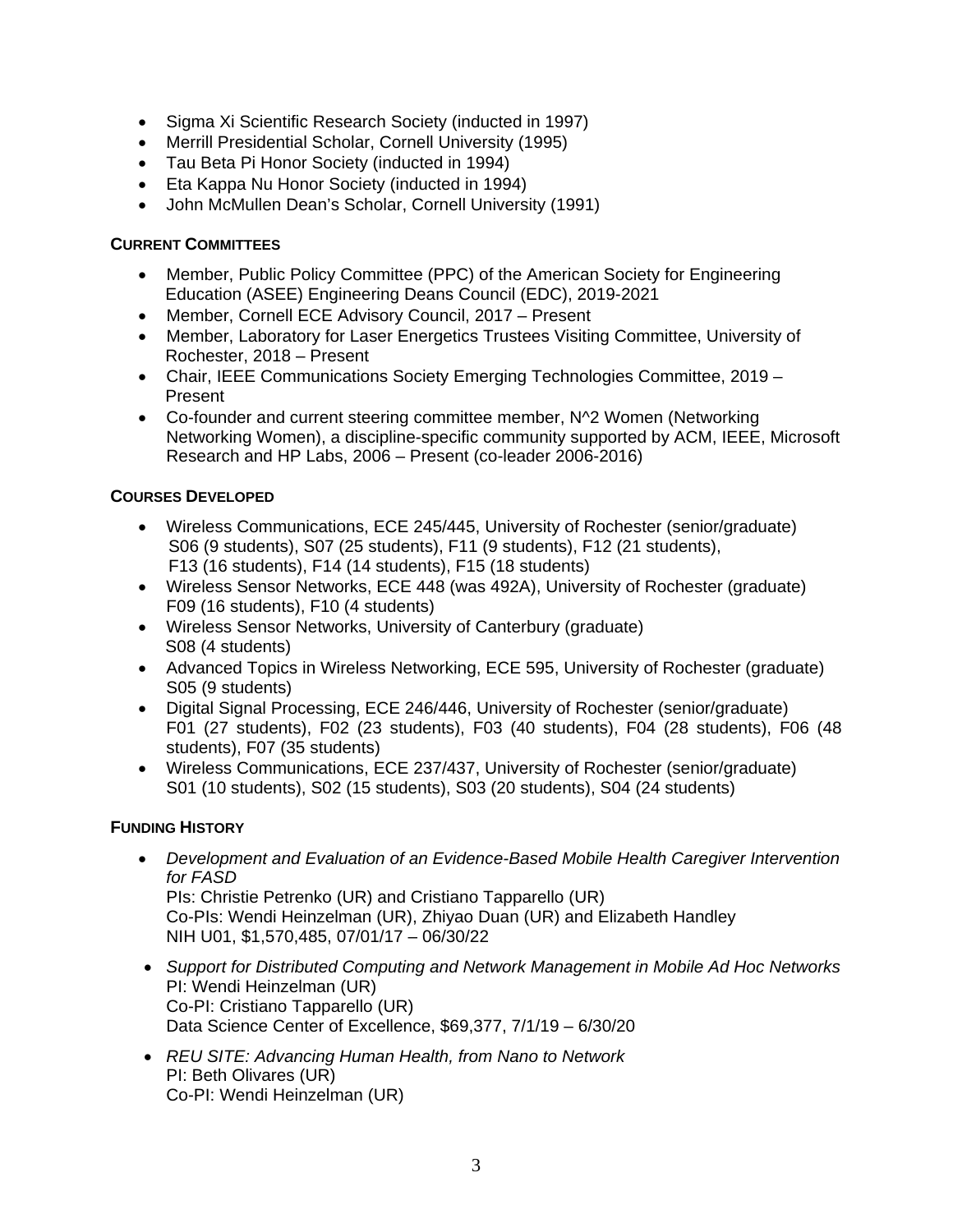NSF, \$372,724, 02/01/17 – 01/31/20

- *INCLUDES: Redefining Potential: The Upstate NY Alliance for Diverse Student Populations* PI: Beth Olivares (UR) Co-PI: Wendi Heinzelman (UR) NSF, \$300,000, 10/1/16-9/30/19
- *Enhancing Voice Biometric Identification in Noisy Environments* PI: Wendi Heinzelman (UR) Co-PI: Zhiyao Duan (UR) Voice Biometrics Group (VBG), \$54,000, 9/1/16-8/31/19
- *Support for Distributed Computing and Network Management in Mobile Ad Hoc Networks* PI: Wendi Heinzelman (UR) Harris Corporation/NYSTAR, \$280,056, 7/1/14 – 6/30/18
- *The CIRTL Network: 25 Research Universities Preparing a National Faculty to Advance STEM Undergraduate Learning* PI: Robert Mathieu (U. Wisconsin) Subcontract to UR NSF, \$161,175, 08/15/13 – 07/31/17
- *The CIRTL Network Great Lakes* PI: Robert Mathieu (U. Wisconsin) Subcontract to UR Great Lakes Consortium Foundation, \$129,300, 09/01/14 – 08/31/17
- *CPS: Synergy: Self-Sustainable Data-Driven Systems In the Field* PI: Kai Shen (UR) Co-PIs: Wendi Heinzelman (UR), Gaurav Sharma (UR), Tolga Soyata (UR) NSF CCF, \$800,000, 9/1/12 – 8/31/16
- *GENIUS: Green sEnsor Networks for aIr qUality Support* PI: Kaushik Chowdry (Northeastern University) Co-PI: Wendi Heinzelman (UR), Stefano Basagni (Northeastern University) NSF CISE, \$299,995, 01/01/12 – 04/30/15 NSF CISE, \$35,000 supplemental funding
	- REU Supplement, \$7,500, 6/1/13–8/31/13
	- REU Supplement, \$6,000, 6/1/14-8/31/14
- *Emotional Processes in Families: New Methods Capturing Multiple Levels of Analysis* PI: Melissa Sturge-Apple (UR), Mark Bocko (UR), Patrick Davies (UR), Wendi Heinzelman (UR), Zeljko Ignjatovic (UR), Spenser Rosario (UR Medical Center) NIH, \$2,476,879, 7/1/10 – 6/30/15
- *Distributed-Cloud Computing to Support Computationally Complex Bio-Applications and Application of Communication Theories in Protein Structure Prediction* PI: Wendi Heinzelman (UR) UCB Corporation, \$70,000, 7/1/13–6/30/15
- *Support for Distributed Computing and Network Management in Mobile Ad Hoc Networks using a Cloudlet Approach* PI: Wendi Heinzelman (UR) Harris Corporation/NYSTAR, \$65,241, 7/1/13–6/30/14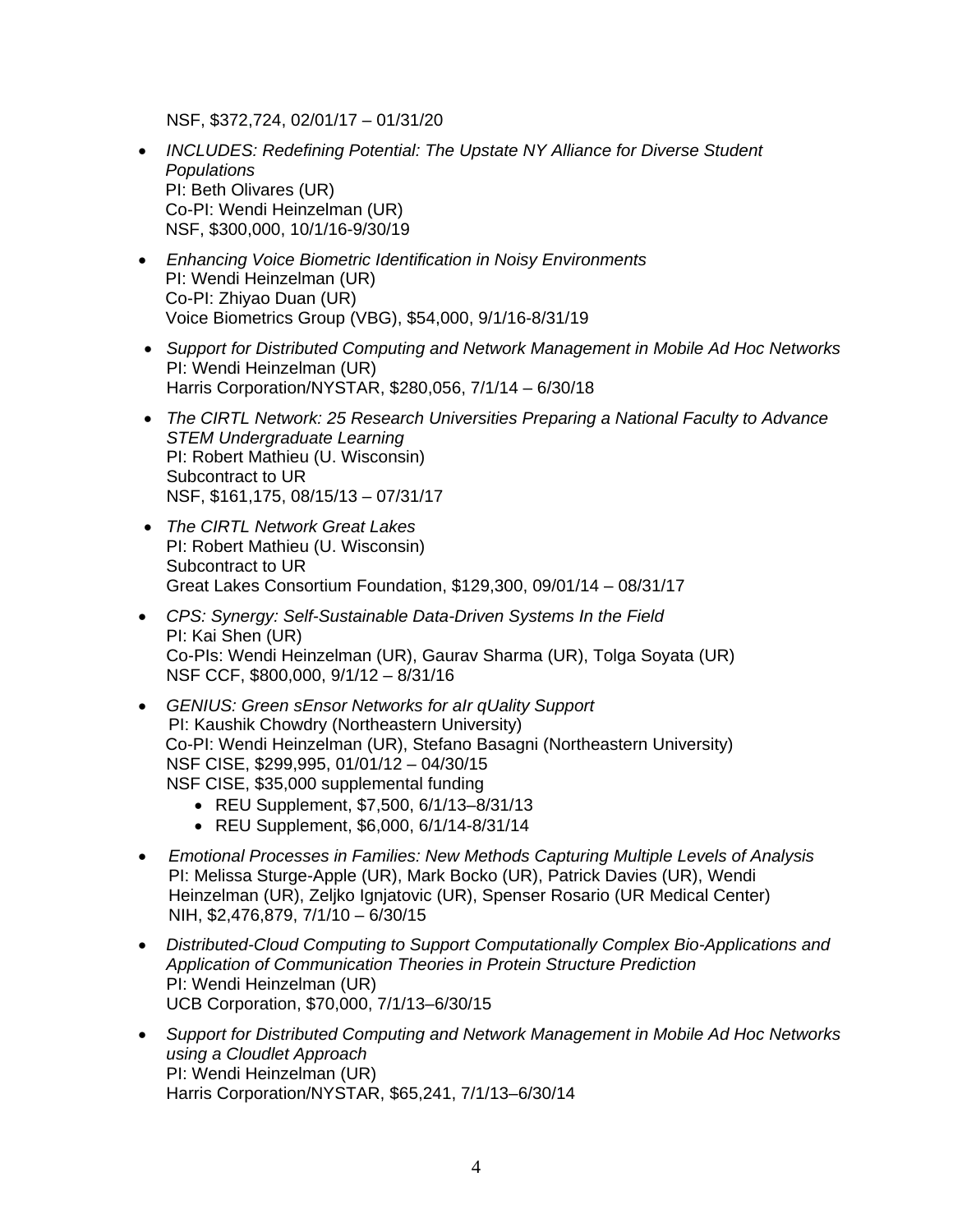- *Application of Communication Theories in Protein Structure Prediction* PI: Wendi Heinzelman (UR) UCB Corporation/NYSTAR, \$187,604, 10/1/11–6/30/13
- *Distributed-Cloud Computing to Support Computationally Complex Bio-Applications* PI: Wendi Heinzelman (UR) UCB Corporation/NYSTAR, \$90,680, 7/1/12–6/30/13
- *Protocol Architectures for Multimedia Radios* PI: Wendi Heinzelman (UR) Harris Corporation/NYSTAR, \$601,253, 3/1/02–6/30/13
- *Dynamical Systems Tools: Modeling Multi-level Processes in Parent-child Relations* PI: Melissa Sturge-Apple (UR) Co-PIs: Wendi Heinzelman (UR), Zeljko Ignjatovic (UR), Fred Rogosch (UR) NIH Applications, \$1,190,373, 9/1/07–8/31/12
- *RFID Systems for Inventory Management* PI: Wendi Heinzelman (UR) Omni-ID Corporation/NYSTAR, \$94,611, 1/1/11–12/31/11
- *CAREER: Cross-layer Design for Sensor Management in Wireless Sensor Networks* PI: Wendi Heinzelman (UR)
	- NSF CISE, \$401,486, 2/1/05–1/31/11
		- REU Supplement, \$12,000, 6/1/07–8/31/07
		- REU Supplement, \$6,000, 6/1/10–8/31/10
- *"Being There": User-centric Wireless Image-based Sensor Networks* PI: Wendi Heinzelman (UR) Co-PIs: Mark Bocko (UR), Zeljko Ignjatovic (UR), Gaurav Sharma (UR) NSF ECCS SENSORS Program, \$1.2M, 9/1/04–8/31/10
	- REU Supplement, \$6000, 6/1/07–8/31/07
- *Balancing Resource Utilization in Wireless Sensor Networks* PI: Wendi Heinzelman (UR) ONR Young Investigator Program, \$308,088, 6/1/05-9/1/09
- *Smart Document Systems* PI: Wendi Heinzelman (UR) Xerox Corporation/NYSTAR, \$60,000, 7/1/04–6/30/06
- *Architecture for a Smart Medical Home Sensor / Actuator Network* PI: Wendi Heinzelman (UR) Co-PI: Amy Murphy (UR, currently at the Bruno Kessler Foundation, Trento, Italy) Center for Future Health, \$30,000, 3/15/02–9/30/03
- *Resource Sharing in a Mobile Ad-Hoc Network* PI: Wendi Heinzelman (UR) Xerox Corporation/NYSTAR, \$56,317, 7/1/02–6/30/03
- *Energy-Efficient Computation and Communication in Wireless Devices* PI: David Albonesi (UR, currently at Cornell) Co-PIs: Sandhya Dwarkadas (UR), Wendi Heinzelman (UR) DARPA, \$2,699,845, 3/1/02–12/31/02
- *Pictosophy: Research on Interconnected Sensors and Multimedia (PRISM)*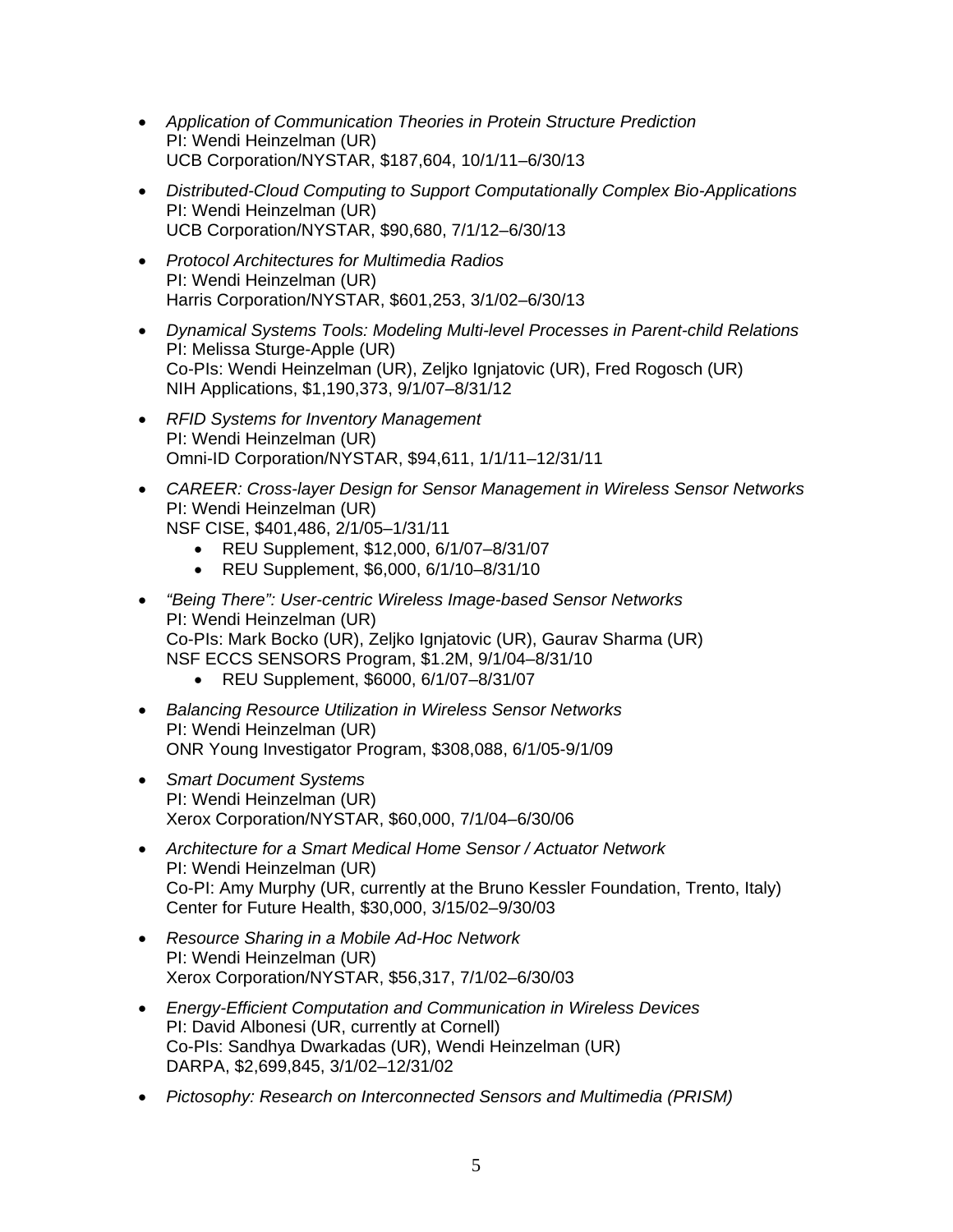PI: Wendi Heinzelman (UR) Eastman Kodak Company/NYSTAR, \$51,000, 6/1/01–5/31/02

# **INVITED PRESENTATIONS**

- "Panel: Teaching Computing in Science and Engineering," MIT Celebration of the Stephen A. Schwarzman College of Computing, February 2019.
- "Intersections: Approaches to Cross-Disciplinary Research and Education in the Hajim School of Engineering & Applied Sciences," The Rochester Forum, June 2018.
- "Wireless Sensor Networks in the Age of Big Data," Keynote Lecture, IEEE International Conference on Distributed Computing in Sensor Systems, June 2018.
- "Inspiring the next generation of women leaders to make the world ever better," Chatterbox Club Speaker, January 2018.
- "Inspiring the next generation of leaders to make the world ever better," 2017 Al and Caryn Bunshaft Lecture in the College of Engineering and Applied Sciences, University at Albany, November 2017.
- "Reducing the Energy Footprint for Wireless and Mobile Communication Systems," Department of Computer Science Distinguished Lecture Series, University at Buffalo, Buffalo, NY, February 2017.
- "Reducing the Energy Footprint for Wireless and Mobile Communication Systems," Department of Computer Science, University of Ghana, Accra, Ghana, March 2015.
- *"*Reducing the Energy Footprint for Wireless and Mobile Communication Systems," University of Rochester Laboratory for Laser Energetics (LLE), September 2014.
- "Sleeping Techniques for Lifetime Extension in Wireless Sensor Networks," Winter 2013 CIS-ECE Distinguished Lecture Series, University of Michigan-Dearborn, March 2013.
- "The Evolution of Clustering Protocols for Mobile Ad Hoc and Wireless Sensor Networks," Universitat Politecnica de Catalunya, Barcelona, Spain, October 2012.
- "Realizing the Potential of Wireless Sensor Networks Through Improved Energy Management," *RIT Dean's Lecture Series*, Rochester Institute of Technology, October 2011.
- "Efficiency in Future Heterogeneous Wireless Networks," US-Indo PC3 Workshop, New Delhi, India, March 2011.
- "Architectural and Protocol Design for Future Communication Networks," Hofstra University, New York, NY, October 2010.
- "Adaptability in Wireless Sensor Networks," University of Buffalo, Buffalo, NY, March 2010.
- "Recent Results and Current Challenges in Wireless Sensor Networks," *University of Oulu Short Course*, University of Oulu, Oulu, Finland, February 2010.
- "Adaptability in Wireless Sensor Networks," *Computer Science Colloquium*, ETH Zürich, Zürich, Switzerland, October 2009.
- "Supporting Proactive Application Event Notification to Improve Sensor Network Performance," *AdHocNets 2009*, September 2009.
- "Wireless Sensor Networks: Connecting the Physical and Virtual Worlds," *Phelps Colloquium Series*, University of Rochester, March 2009.
- "Wireless Sensor Networks: Past, Present and Future," *RIT Distinguished Lecture Series*, Rochester Institute of Technology, December 2008.
- "Cross-layer Information Sharing Architectures to Support Adaptive Security," *3rd Annual Women's Institute in Summer Enrichment (WISE)*, Team for Ubiquitous Secure Technology (TRUST), Cornell University, June 2008.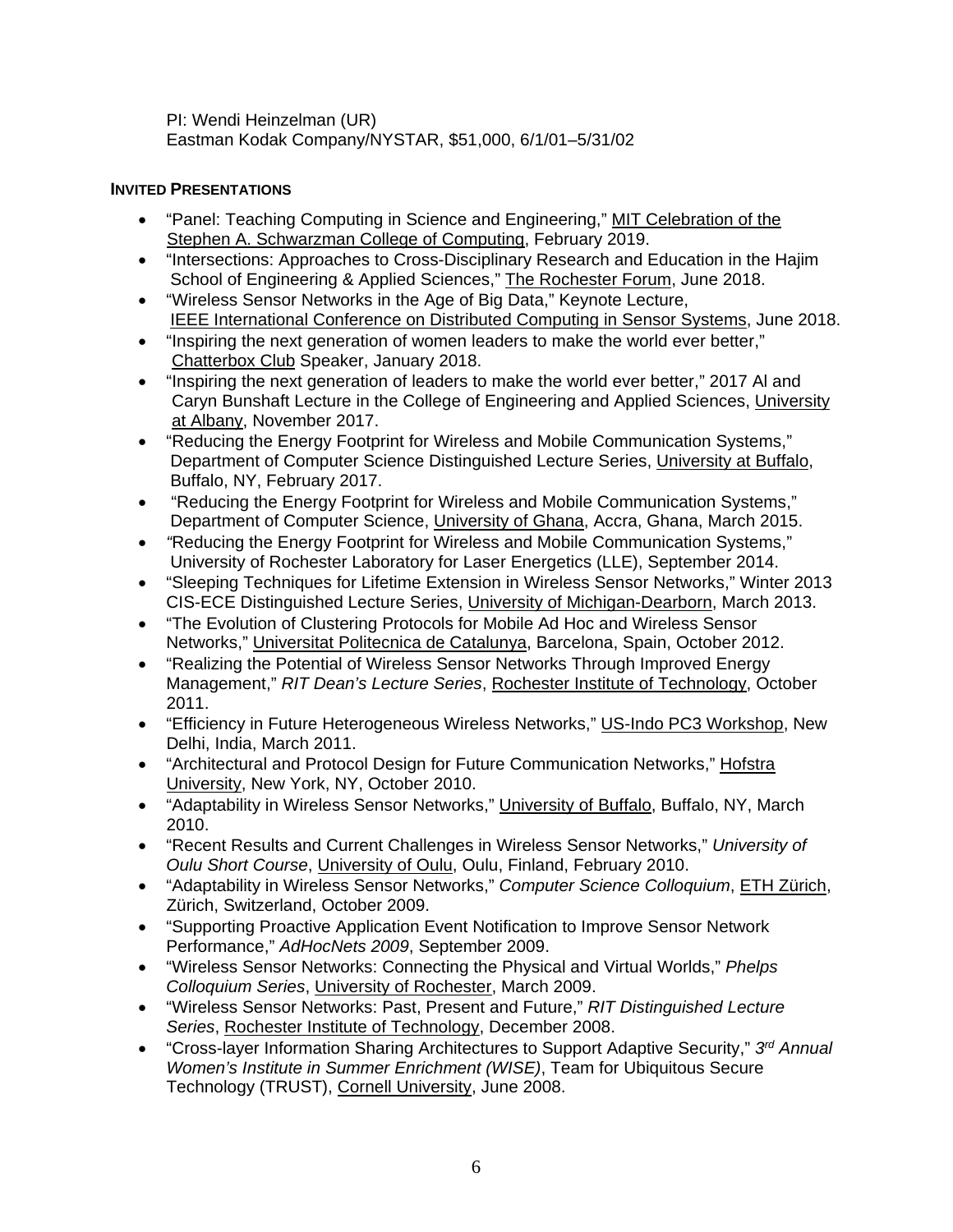- "Securing Sensor Networks," *3rd Annual Women's Institute in Summer Enrichment (WISE)*, Team for Ubiquitous Secure Technology (TRUST), Cornell University, June 2008.
- "Application and Network Aware Wireless Sensor Networks," *Computer Science/ Information Science Seminar*, University of Otago, Dunedin, New Zealand, May 2008.
- "Introduction to Wireless Sensor Networks," *Wireless Networking Course*, University of Otago, Dunedin, New Zealand, May 2008.
- "Wireless Sensor Networks," *Computer Science and Software Engineering Seminar Series*, University of Canterbury, Christchurch, New Zealand, May 2008.
- "Wireless Sensor Networks: Past, Present and Future," *IEEE NZ Communications Society Chapter Sponsored Lecture*, Christchurch, New Zealand, April 2008.
- "Wireless Sensor Networks: Key Concepts and Innovations, Practical Implementation Issues," *Electronics South and NZi3 Sensor Network Workshop*, Christchurch, New Zealand, April 2008.
- "Application- and Network-aware Architectures for Wireless Sensor Networks," *Toronto Networking Seminar Series*, University of Toronto, March 2007.
- "Application- and Network-aware Architectures for Wireless Sensor Networks," *ECE Colloquium*, Syracuse University, January 2007.
- "Wireless Sensor Networks: an Overview," *MITACS Summer School in Wireless Sensor Networks, associated with the 5th International Conference on Ad-Hoc Networks and Wireless*, August 2006.
- "Managing Resource Utilization in Wireless Sensor Networks," *IEEE Joint Chapters Meeting*, Communications and Aerospace Society, March 2006.
- "Cross-layer Techniques for Sensor Management in Wireless Sensor Networks," *ECE Seminar*, Boston University, Nov. 2004.
- "Cross-layer Techniques for Sensor Management in Wireless Sensor Networks," *ECE Seminar*, University of California, Davis, Oct. 2004.
- "Quality of Service for Ad Hoc and Sensor Networks," *ASWN '04 Panel: Advances in Wireless Networks, Applications and Services: Current Status, Future Trends and Challenges*, Aug. 2004.
- "Providing Application QoS through Intelligent Network Management," *ECE Seminar*, Carnegie-Mellon University, Jan. 2003.
- "Protocols for Local Data Delivery in Wireless Microsensor Networks," *Midwest Symposium on Circuits and Systems (MWSCAS 2002)*, Tulsa, OK, Aug. 2002.
- "Protocol Architectures for Low Power Ad Hoc Sensor Networks," *ECE Colloquium*, Syracuse University, April 2002.
- "Enabling Technologies for a Smart Medical Home," *IEEE Joint Chapters Meeting*, Biomedical Engineering Society, April 2002
- "Protocol Architectures for Low Power Ad Hoc Sensor Networks," *ECE Colloquium*, Notre Dame, Jan. 2002
- "Protocol Architectures for Low Power Ad Hoc Sensor Networks," *RIT Colloquium*, Rochester Institute of Technology, Jan. 2002.

# **PATENTS**

- W. Heinzelman, H. Ba and L. Chen, "Wireless Sensor Network Wake-Up Range Extension Via Energy Harvesting and Edge Devices," US Patent Number 9,232,475 B2, January, 2016.
- B. Tavli and W. Heinzelman, "TRACE: Time Reservations Using Adaptive Control for Energy Efficiency," US Patent Number 7,764,706 B2, July 2010.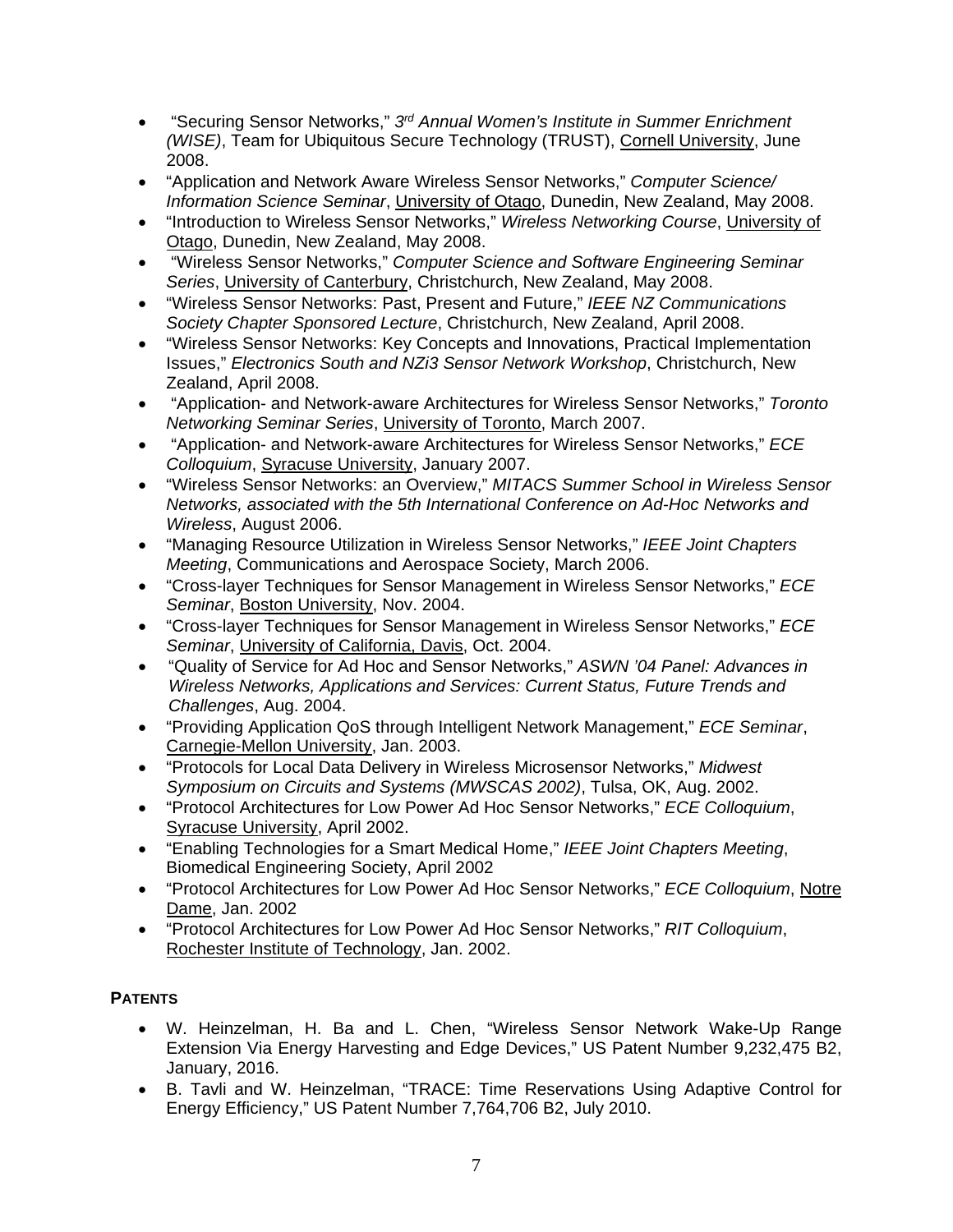- B. Tavli and W. Heinzelman, "Multi-Hop Time Reservation Using Adaptive Control for Energy Efficiency," US Patent Number 7,411,919 B2, August 2008.
- B. Tavli and W. Heinzelman, "Multi-Hop Time Reservation Using Adaptive Control for Energy Efficiency," British Patent Number 2,416,096, October 2006.
- H. Balakrishnan, A. Chandrakasan and W. Heinzelman, "Method for Low-Energy Adaptive Clustering Hierarchy," US Patent Number 7,035,240, April 2006.
- W. Heinzelman, R. Talluri and M. Budagavi, "Error Protection for Compressed Video," US Patent Number 6,754,277, June 2004.
- S. Potts, H. Wang, W. Rabiner and P. Chu, "Locating an Audio Source," US Patent Number 6,593,956, July 2003.
- A. Jacquin and W. Rabiner, "Motion-Adaptive Modeling of Scene Content for Very Low Bit Rate Model-Assisted Coding of Video Sequences," US Patent Number 5,764,803, June 1998.

## **BOOKS AND BOOK CHAPTERS**

- 1. "Volunteer Computing on Mobile Devices: State of the Art and Future Research Directions," by C. Tapparello, C. Funai, S. Hijazi, A. Aquino, B. Karaoglu, H. Ba, W. Heinzelman and J. Shi. In *Enabling Real-Time Mobile Cloud Computing through Emerging Technologies*, IGI Global, 2015.
- 2. "Energy Efficient Real-time Distributed Communication Architectures for Military Tactical Communication Systems," by B. Karaoglu, T. Numanoglu, B. Tavli and W. Heinzelman. In *Enabling Real-Time Mobile Cloud Computing through Emerging Technologies*, IGI Global, 2015.
- 3. "Accelerating Mobile-Cloud Computing: A Survey," by T. Soyata, H. Ba, W. Heinzelman, M. Kwon, and Jiye Shi. In *Communication Infrastructures for Cloud Computing: Design and Applications*, IGI Global, 2013.
- 4. "Sleeping Techniques for Reducing Energy Dissipation," by R. Muraleedharan, H. Ba, S. Ray, O. Yang, I. Demirkol and W. Heinzelman. In *The Art of Wireless Sensor Networks*, Springer Publishers, 2013.
- 5. "Passive RFID-based Wake-up Radios for Wireless Sensor Networks," by H. Ba, J. Parvin, L. Soto, I. Demirkol, and W. Heinzelman. In *Wirelessly powered sensor networks and computational RFID*, Springer Publishers, 2013.
- 6. *Resource Management Policies for Wireless and Visual Sensor Networks*, S. Soro and W. Heinzelman, VDM Publishing House, 2008.
- 7. *Protocols for Supporting QoS in Mobile Ad Hoc Networks*, L. Chen and W. Heinzelman, VDM Publishing House, 2008.
- 8. *Mobile Ad Hoc Networks: Energy-Efficient Real-Time Data Communications*, B. Tavli and W. Heinzelman, Springer Publishers, 2006.
- 9. "Storage Management in Wireless Sensor Networks" by S. Tilak, N. Abu-Ghazaleh and W. Heinzelman. In *Mobile, Wireless and Sensor Networks: Technology, Applications, and Future Directions*, Wiley Publishers, 2006.
- 10. "Wireless Sensor Network Protocols" by M. Perillo and W. Heinzelman. In *Fundamental Algorithms and Protocols for Wireless and Mobile Networks*, CRC Hall, 2005.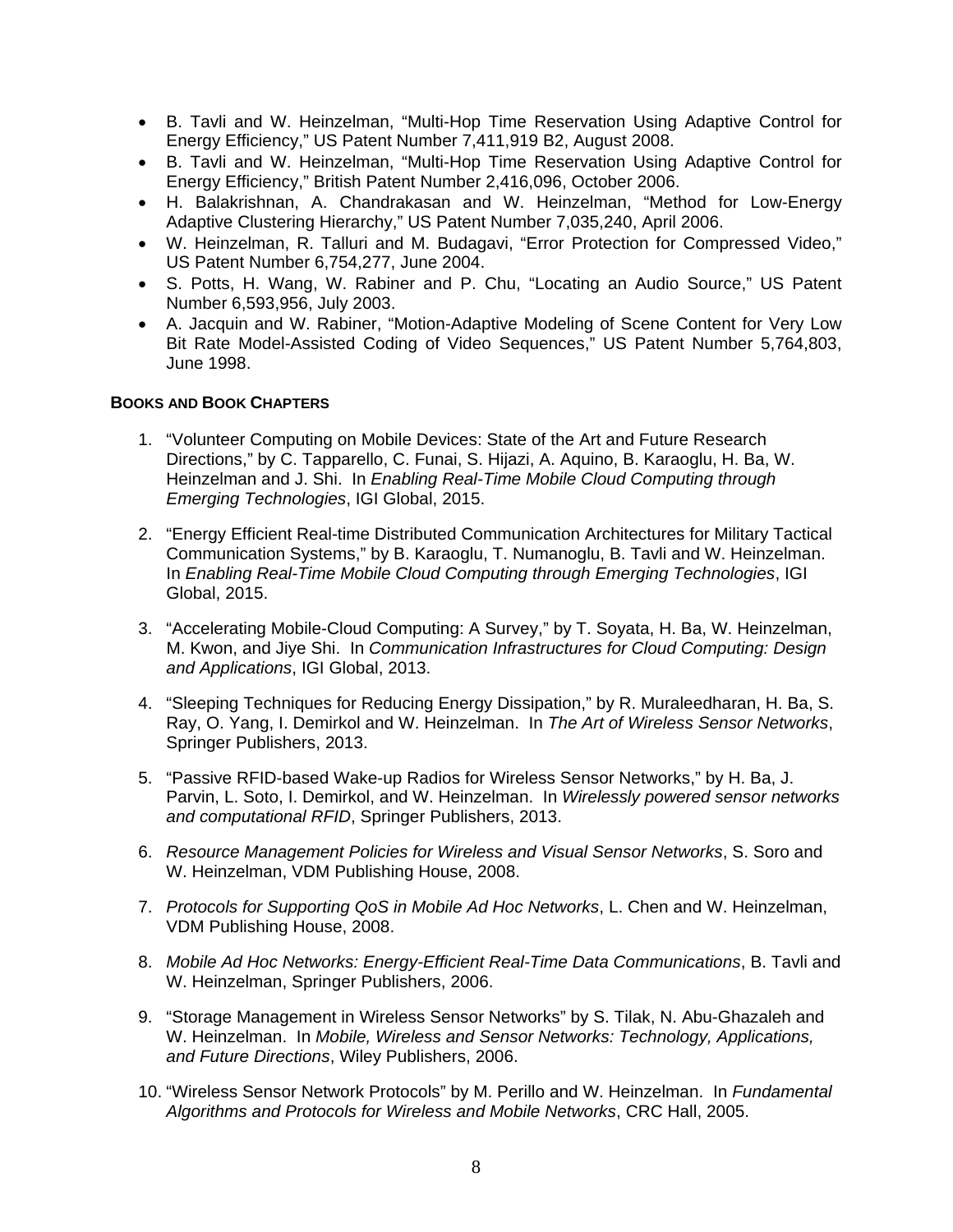- 11. "Data- and Event-Centric Communication" by W. Heinzelman, A. Murphy and M. Perillo. In *Wireless Sensor Networks: A Systems Perspective*, Artech House, 2005.
- 12. "Sensor Management" by M. Perillo and W. Heinzelman. In *Wireless Sensor Networks*, Kluwer Academic Publishers, 2004.
- 13. "Future Directions in Energy Efficient Computing" by A. Chandrakasan, R. Amirtharajah, A. Dancy, J. Goodman, W. Rabiner and T. Xanthopoulos. In *Low-Power, High-Speed ULSI Circuits and Technology*, Realize Inc., Japan, 1998.

#### **JOURNAL PUBLICATIONS**

- 1. C. Funai, C. Tapparello and W. Heinzelman, "Computational Offloading for Energy Constrained Devices in Multi-hop Cooperative Networks," *accepted for publication in IEEE Transactions on Mobile Computing*, 2019. On page(s): 1--1 Print ISSN: 1536-1233 Online ISSN: 1536-1233 Digital Object Identifier: 10.1109/TMC.2019.2892100
- 2. H. Ayatollahi, C. Tapparello and W. Heinzelman, "MAC-LEAP: Multi-Antenna, Cross Layer, Energy Adaptive Protocol," *Elsevier Ad Hoc Networks Journal,* Volume 83, February 2019, Pages 91-110, https://doi.org/10.1016/j.adhoc.2018.09.005.
- 3. Eskimez, P. Soufleris, Z. Duan and W. Heinzelman, "Front-end Speech Enhancement for Commercial Speaker Verification Systems," *Elsevier Journal of Speech Communication Special Issue on Realism in Robust Speech and Language Processing,* Volume 99, May 2018, Pages 101-113, https://doi.org/10.1016/j.specom.2018.03.008.
- 4. K. Sarpong Adu-Manu, N. Adam, C. Tapparello, H. Ayatollahi and W. Heinzelman, "Energy-Harvesting Wireless Sensor Networks (EH-WSNs): A Review," *ACM Transactions on Sensor Networks, 2018*, Volume 14 Issue 2, July 2018, DOI 10.1145/3183338.
- 5. K. Sarpong Adu-Manu, C. Tapparello, W. Heinzelman, F. Apietu Katsriku, J.-D. Abdulai, "Water Quality Monitoring Using Wireless Sensor Networks: Current Trends and Future Research Directions," *ACM Transactions on Sensor Networks*, Volume 13, Issue 1, February 2017, DOI 10.1145/3005719.
- 6. N. Yang, J. Yuan, Y. Zhou, I. Demirkol, Z. Duan, W. Heinzelman and M. Sturge-Apple, "Enhanced Multiclass SVM with Thresholding Fusion for Speech-based Emotion Classification," *International Journal of Speech Technology*, January 2017, DOI 10.1007/s10772-016-9364-2.
- 7. K. Kaushik, D. Mishra, S. De, K. Chowdhury, and W. Heinzelman, "Low-cost Wake-up Receiver for RF Energy Harvesting Wireless Sensor Networks," *IEEE Sensors Journal*, Vol. 16, No. 16, August 2016, DOI: 10.1109/JSEN.2016.2574798.
- 8. T. Soyata, L. Copeland and W. Heinzelman, "RF Energy Harvesting for Embedded Systems: A Survey of Tradeoffs and Methodology," *IEEE Circuits and Systems Magazine*, Vol. 16, Number 1, February 2016.
- 9. L. Chen, W. Heinzelman, J. Warner, P. L. Yung, D. Zhou, I. Demirkol, U. Muncuk*,* K. Chowdhury, and S. Basagni*, "*REACH2-Mote: A Range Extending Passive Wake-up Wireless Sensor Node," *ACM Transactions on Sensor Networks*, Vol. 11, Number 4, November 2015.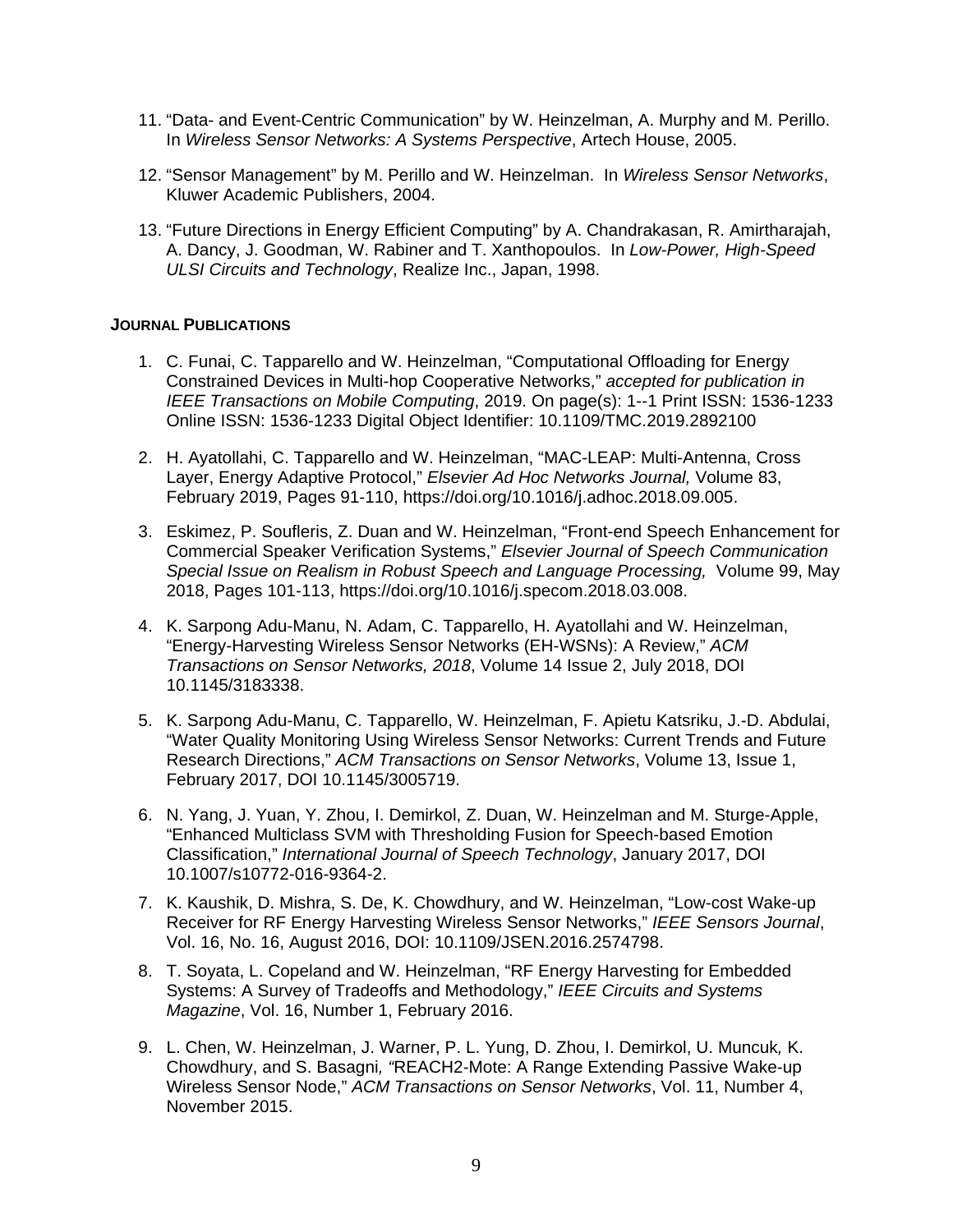- 10. D. Mishra, S. De, S. Jana, S. Basagni, K. Chowdhury, and W. Heinzelman, "Smart RF Energy Harvesting Communications: Challenges and Opportunities," *IEEE Communications Magazine*, Vol. 53, Issue 4, April 2015.
- 11. B. Karaoglu and W. Heinzelman, "Cooperative Load Balancing and Dynamic Channel Allocation for Cluster-based Mobile Ad Hoc Networks," *IEEE Transactions on Mobile Computing*, Vol. 14, Issue 5, May 2015.
- 12. N. Yang, H. Ba, W. Cai, I. Demirkol and W. Heinzelman, "BaNa: A Noise Resilient Fundamental Frequency Detection Algorithm for Speech and Music," *IEEE Transactions on Audio, Speech and Language Processing*, Vol. 22, Issue 12, Dec. 2014, pp. 1833 - 1848
- 13. L. Chen, I. Demirkol and W. Heinzelman, "Token-MAC: Supporting Fair Access in Passive RFID Systems," *IEEE Transactions on Mobile Computing*, Vol. 13, Issue 6, June 2014.
- 14. H. Ba, I. Demirkol, and W. Heinzelman, "Passive Wake-up Radios: From Devices To Applications," *Elsevier Ad Hoc Networks,* Vol. 11, Issue 8, November, 2013, pages 2605- 2621.
- 15. O. Yang and W. Heinzelman, "An Adaptive Sensor Sleeping Solution Based on Sleeping Multipath Routing and Duty-cycled MAC Protocols," *ACM Transactions on Sensor Networks*, Vol. 10, Issue 1, November 2013.
- 16. S. Ray, I. Demirkol and W. Heinzelman, "ATMA: MAC Protocol for Energy-efficient Support of Bursty Traffic," *Elsevier Ad Hoc Networks*, Vol. 11, Issue 3, May 2013, pp. 959-974.
- 17. T. Wang, A. Seyedi, A. Vosoughi and W. Heinzelman, "Optimal Rate Allocation for Distributed Source Coding over Gaussian Multiple Access Channels," *IEEE Transactions on Wireless Communication*, Vol. 12, No. 5, pp. 2002-2013, May 2013.
- 18. C.-H. Feng, I. Demirkol and W. Heinzelman, "UPS: Universal Protocol Stack for Emerging Wireless Networks," *Elsevier Ad Hoc Networks Special Issue on Cross-layer Design in Ad Hoc and Sensor Networks*, Vol. 11, 2013, pp. 687-700*.* http://dx.doi.org/10.1016/j.adhoc.2011.07.013
- 19. O. Yang and W. Heinzelman, "Modeling and Performance Analysis for Duty-cycled MAC Protocols in Wireless Sensor Networks," *IEEE Transactions on Mobile Computing*, Vol. 11, No. 6, June 2012.
- 20. T. Wang, W. Heinzelman and A. Seyedi, "Link Energy Minimization for Wireless Sensor Networks," *Elsevier Ad Hoc Networks*, Vol. 10, No. 3, pp. 569-585, May 2012.
- 21. R. Cheng, W. Heinzelman, M. Sturge-Apple, and Z. Ignjatovic, "A Motion-Tracking Ultrasonic Sensor Array for Behavioral Monitoring," *IEEE Sensors Journal*, vol. 12, No. 3, pp. 707-712, March 2012. [11<sup>th</sup> most downloaded paper for IEEE Sensors Journal, Sept. 2012]
- 22. T. Wang, W. Heinzelman, A. Seyedi and A. Vosoughi, "Maximizing Gathered Samples in Wireless Sensor Networks with Slepian-Wolf Coding," *IEEE Transactions on Wireless Communication*, Vol. 11, No. 2, pp. 751-761, Feb. 2012.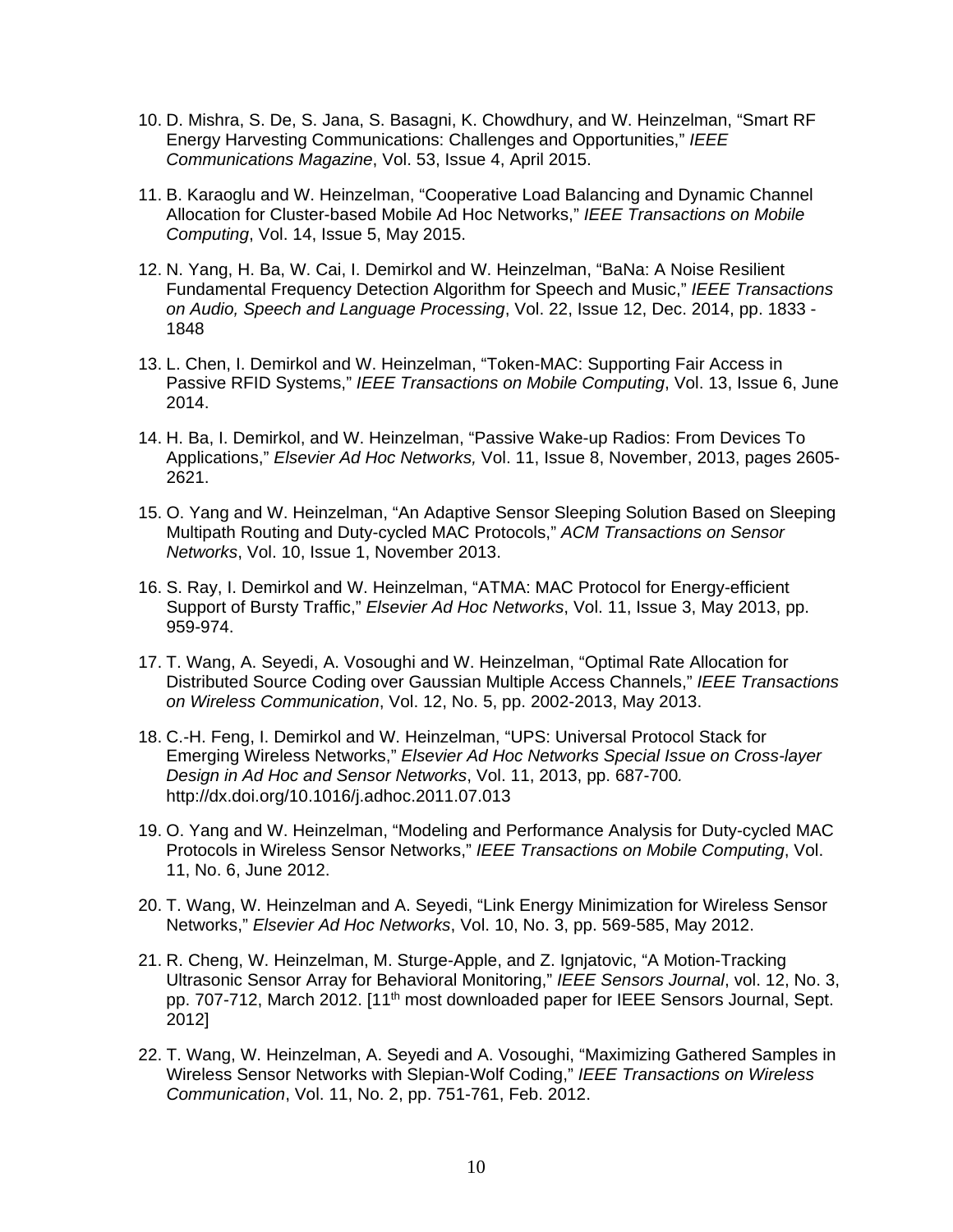- 23. C.-H. Feng, Y. Zhang, I. Demirkol and W. Heinzelman, "Stateless Multicast Protocol for Ad Hoc Networks," *IEEE Transactions on Mobile Computing*, Vol. 11, No. 2, pp. 240-253, Feb. 2012.
- 24. M. Sturge-Apple, M. Skibo, F. Rogosch, Z. Ignjatovic, and W. Heinzelman, "The Impact of Allostatic Load on Maternal Sympathovagal Functioning in Stressful Child Contexts: Implications for Maladaptive Parenting," *Development and Psychopathology*, Vol. 23, No. 3, pp. 831-844, 2011.
- 25. M. Holland, T. Wang, B. Tavli, A. Seyedi and W. Heinzelman, "Optimizing Physical Layer Parameters for Wireless Sensor Networks," *ACM Transactions on Sensor Networks*, Vol. 7, No. 4, Nov. 2011.
- 26. S. Ray, I. Demirkol and W. Heinzelman, "ADV-MAC: Analysis and Optimization of Energy Efficiency through Advertisements for Wireless Sensor Networks," *Elsevier Ad Hoc Networks Journal*, Vol. 9, No. 5, July 2011, pp. 876-892.
- 27. B. Karaoglu, T. Numanoglu and W. Heinzelman, "Analytical Performance of Soft Clustering Protocols," *Elsevier Ad Hoc Networks Special Issue on Multimedia Ad Hoc and Sensor Networks*, Vol. 9, No. 4, June 2011, pp. 635-651.
- 28. B. Tavli and W. Heinzelman, "Energy-efficient Real-time Multicast Routing in Mobile Ad Hoc Networks," *IEEE Transactions on Computers*, Vol. 60, No. 5, pp. 707 – 722, May 2011.
- 29. C. Merlin and W. Heinzelman, "Duty Cycle Control for Low-Power-Listening MAC Protocols," *IEEE Transactions on Mobile Computing*, Vol. 9, No. 11, Nov. 2010, pp. 1508-1521.
- 30. T. Wang, W. Heinzelman and A. Seyedi, "Link Energy Minimization in IR-UWB based Wireless Sensor Networks," *IEEE Transactions on Wireless Communication*, Vol. 9, No. 9, Sept. 2010, pp. 2800-2811.
- 31. C. Merlin and W. Heinzelman, "Schedule Adaptation of Low-Power-Listening Protocols for Wireless Sensor Networks," *IEEE Transactions on Mobile Computing*, Vol. 9, No. 5, May 2010.
- 32. C. Merlin, C.-H. Feng and W. Heinzelman, "Information-sharing Architectures for Sensor Networks: the State of the Art," *ACM Mobile Computing and Communications Review (MC2R)*, Vol. 13, No. 4, Oct. 2009, pp. 26-38.
- 33. S. Soro and W. Heinzelman, "A Survey of Visual Sensor Networks," *Advances in Multimedia*, Vol. 2009, Article ID 640386, 2009.
- 34. S. Soro and W. Heinzelman, "Cluster Head Election Techniques for Coverage Preservation in Wireless Sensor Networks," *Elsevier Ad Hoc Networks Journal*, Vol. 7, No. 5, July, 2009, pp. 955-972.
- 35. M. Perillo and W. Heinzelman, "Closing the Gap in Sensor Network Lifetimes Through an Integrated Approach to Sensor Role Selection," *IEEE Transactions on Mobile Computing*, Vol. 8, No. 5, May, 2009, pp. 709-720.
- 36. Z. Cheng and W. Heinzelman, "Discovering Long Lifetime Routes in Mobile Ad Hoc Networks," *Elsevier Ad Hoc Networks Journal*, Vol. 6, No. 5, July, 2008, pp. 661-674.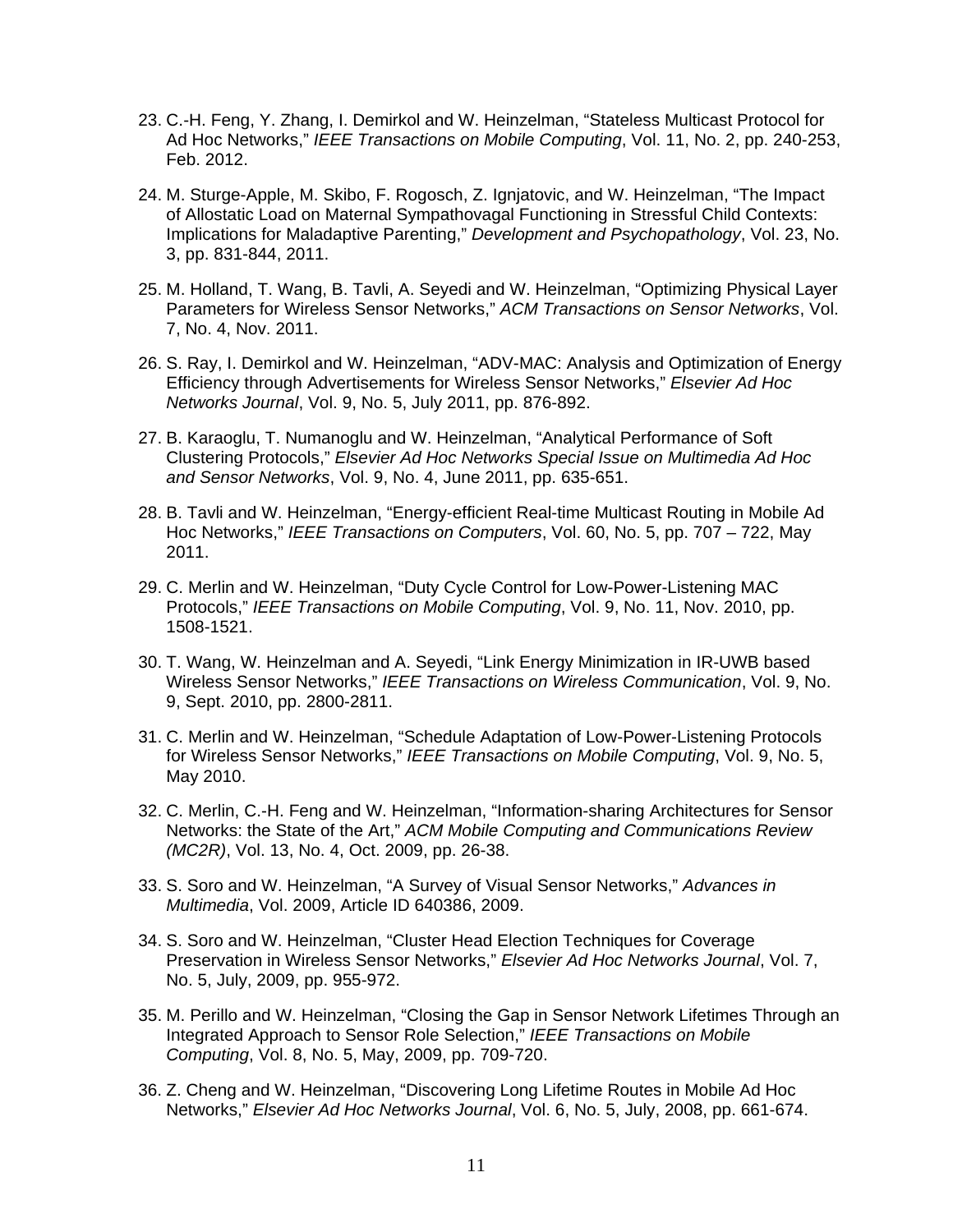- 37. Z. Cheng, M. Perillo and W. Heinzelman, "General Network Lifetime and Cost Models for Evaluating Sensor Network Deployment Strategies," *IEEE Transactions on Mobile Computing*, Vol. 7, No. 4, April 2008.
- 38. B. Tavli and W. Heinzelman, "QoS and Energy Efficiency in Network Wide Broadcasting: A MAC Layer Perspective," *Elsevier Computer Communications Journal*, Vol. 30, No. 18, December 2007.
- 39. L. Chen and W. Heinzelman, "A Survey of Routing Protocols that Support QoS in Mobile Ad Hoc Networks," *IEEE Network Magazine*, Vol. 21, No. 6, November 2007.
- 40. Z. Cheng and W. Heinzelman, "Searching Strategies for Target Discovery in Wireless Networks," *Elsevier Ad Hoc Networks Journal*, Vol. 5, No. 4, May 2007.
- 41. G. Caner, G. Sharma, M. Tekalp and W. Heinzelman, "Local Image Registration by Adaptive Filtering," *Transactions on Image Processing*, Vol. 15, No. 10, Oct. 2006.
- 42. T. Numanoglu, B. Tavli and W. Heinzelman, "Energy Efficiency and Error Resilience in Coordinated and Non-coordinated MAC Protocols," *Elsevier Computer Communications Journal Special Issue*, Vol. 29, No. 17, November 2006.
- 43. B. Tavli and W. Heinzelman, "Energy and Spatial Reuse Efficient Network Wide Real-Time Data Broadcasting in Mobile Ad Hoc Networks," *IEEE Transactions on Mobile Computing*, Vol. 5, No. 10, Oct. 2006.
- 44. Z. Cheng and W. Heinzelman, "Adaptive Local Searching and Caching Strategies for On-demand Routing Protocols in Ad Hoc Networks," *Mobile and Wireless Networking of International Journal of High Performance Computing and Networking (IJHPCN)*, Vol 4, No. 1/2, 2006.
- 45. S. Tilak, N. Abu-Ghazaleh and W. Heinzelman, "Collaborative Storage in Wireless Sensor Networks," *International Journal of Ad Hoc and Ubiquitous Computing*, Vol. 1, No. 1/2, 2005.
- 46. J. Deng, Y. Han, W. Heinzelman and P. Varshney, "Balanced-energy Sleep Scheduling in High Density Cluster-based Sensor Networks," *Elsevier's Computer Communications*, Vol. 28, 2005, pp. 1631-1642.
- 47. J. Deng, Y. Han, W. Heinzelman and P. Varshney, "Scheduling Sleeping Nodes in High Density Cluster-based Sensor Networks," *ACM/Kluwer MONET Special Issue on Energy Constraints and Lifetime Performance in Wireless Sensor Networks*, Vol. 10, No. 6, pp. 825-35, Dec. 2005.
- 48. Z. Cheng and W. Heinzelman, "Flooding Strategy for Target Discovery in Wireless Networks," *ACM/Baltzer Wireless Networks*, Vol. 11, No. 5, Sept. 2005.
- 49. L. Chen and W. Heinzelman, "QoS-aware Routing Based on Bandwidth Estimation for Mobile Ad Hoc Networks," *IEEE Journal on Selected Areas of Communication, Special Issue on Wireless Ad Hoc Networks*, Vol. 23, No. 3, March 2005.
- 50. B. Tavli and W. Heinzelman, "MH-TRACE: Multi-Hop Time Reservation using Adaptive Control for Energy Efficiency," *IEEE Journal on Selected Areas of Communication*, Vol. 22, No. 5, 2004.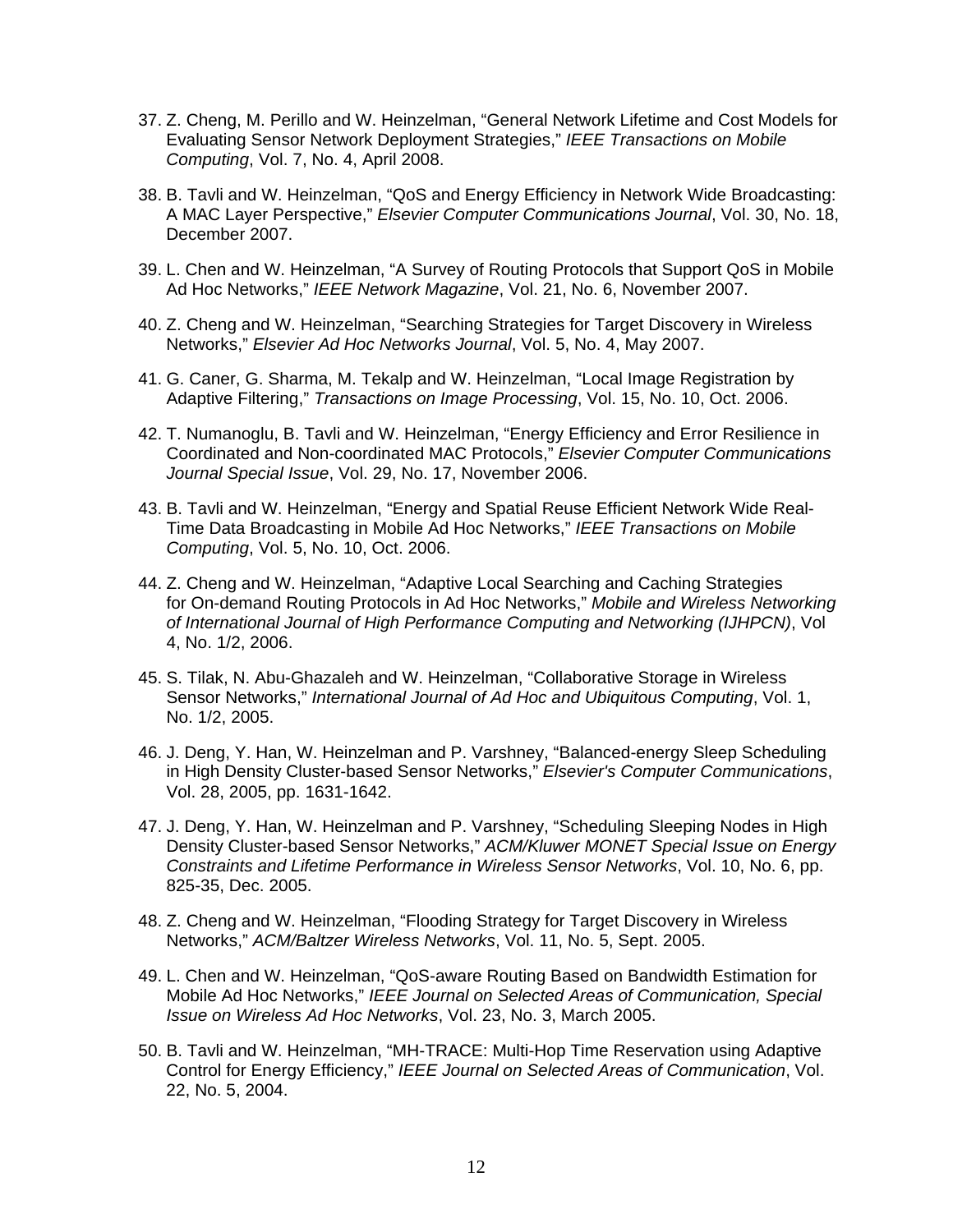- 51. W. Heinzelman, A. Murphy, H. Carvalho and M. Perillo, "Middleware to Support Sensor Network Applications," *IEEE Network Magazine Special Issue*, Vol. 18, No. 1, pp. 6-14, Jan. 2004.
- 52. B. Tavli and W. Heinzelman, "TRACE: Time Reservation using Adaptive Control for Energy Efficiency," *IEEE Journal on Selected Areas of Communication*, Vol. 21, No. 10, 2003.
- 53. M. Perillo and W. Heinzelman, "Sensor Management Policies to Provide Application QoS," *Elsevier AdHoc Networks Journal*, Vol. 1, No. 2-3, 2003, pp. 235-246.
- 54. E. Tan and W. Heinzelman, "DSP Architectures: Past, Present and Future," *Computer Architecture News*, Vol. 31, No. 3, June 2003, pp. 6-19.
- 55. W. Heinzelman, A. Chandrakasan, and H. Balakrishnan, "An Application-Specific Protocol Architecture for Wireless Microsensor Networks," *IEEE Transactions on Wireless Communications*, Vol. 1, No. 4, October 2002, pp. 660-670.
- 56. S. Tilak, N. Abu-Ghazaleh, and W. Heinzelman, "A Taxonomy of Wireless Micro-Sensor Network Models," *ACM Mobile Computing and Communications Review (MC2R)*, Volume 6, Number 2, April 2002.
- 57. J. Kulik, W. Heinzelman, and H. Balakrishnan, "Negotiation-Based Protocols for Disseminating Information in Wireless Sensor Networks," *ACM/Baltzer Wireless Networks*, Vol. 8, 2002, pp. 169-185.
- 58. A. Wang, W. Heinzelman, A. Sinha, and A. Chandrakasan, "Energy-Scalable Protocols for Battery-Operated MicroSensor Networks," *Journal of VLSI Signal Processing*, Vol. 29, 2001, pp. 223-237.
- 59. M. Budagavi, W. Rabiner Heinzelman, J. Webb, and R. Talluri, "Wireless MPEG-4 Video Communication on DSP Chips," *IEEE Signal Processing Magazine*, January 2000.
- 60. W. Rabiner and A. Chandrakasan, "Network-Driven Motion Estimation for Wireless Video Terminals," *IEEE Transactions on Circuits and Systems for Video Technologies*, Vol. 7, No. 4, August 1997, pp. 644-653.
- 61. W. Rabiner and A. Jacquin, "Motion-Adaptive Modeling of Scene Content for Very Low Bit Rate Model-Assisted Coding of Video," *Journal of Visual Communication and Image Representation*, Vol. 8, No. 3, September, 1997, pp. 250-267.

#### **CONFERENCE AND WORKSHOP PUBLICATIONS**

- 1. G. Klimiashvili, C. Tapparello and W. Heinzelman, "LoRa vs. WiFi Ad Hoc: A Performance Analysis and Comparison," *accepted for publication in IEEE International Conference on Computing, Networking and Communications (ICNC 2020)*, February 2020, Big Island, Hawaii.
- 2. N. Adam, C. Tapparello and W. Heinzelman, "Performance Evaluation of Wi-Fi Direct Multi-Hop Ad-Hoc Networks," *accepted for publication in IEEE International Conference on Computing, Networking and Communications (ICNC 2020)*, February 2020, Big Island, Hawaii.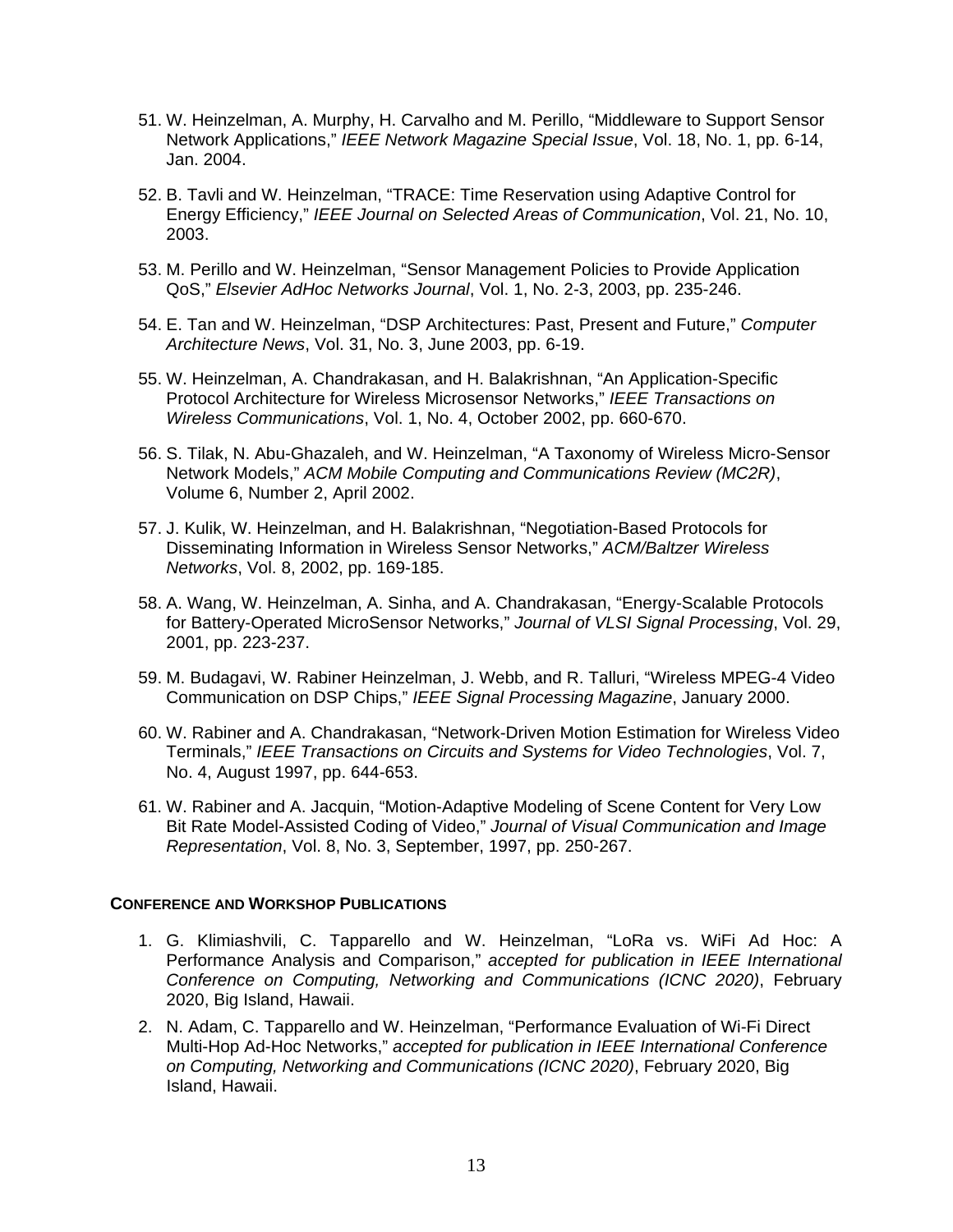- 3. A. Faulkenberry, U. Demir, C. Tapparello, and W. Heinzelman, "Evaluating Methods for Enabling Continuous Operation in Dynamic WiFi Direct Networks," *accepted for publication in IEEE International Conference on Computing, Networking and Communications (ICNC 2020)*, February 2020, Big Island, Hawaii.
- 4. H. Ayatollahi, C. Tapparello and W. Heinzelman, "CH-MIMO: Cluster-based Energy Harvesting Multi-Antenna Protocol," *Proceedings of IEEE WCNC 2019*, April 2019, Marrakesh, Morocco*.*
- 5. N. Adam, C. Tapparello and W. Heinzelman, "Infrastructure vs. Multi-Hop D2D Networks: Availability and Performance Analysis," *Proceedings of IEEE International Conference on Computing, Networking and Communications (ICNC 2019)*, February 2019, Honolulu, Hawaii.
- 6. Demir, A. Faulkenberry, C. Tapparello and W. Heinzelman, "Reducing Delay in Group Reformation in WiFi Direct Networks through Redundancy," *Proceedings of IEEE Globecom 2018*, December 2018, Abu Dhabi, UAE.
- 7. E. Eskimez, Z. Duan and W. Heinzelman, "Feature Analysis for Automatic Speech Emotion Recognition," *Proceedings of IEEE ICASSP 2018*, April 2018, Alberta, Canada.
- 8. N. Adam, C. Tapparello, M. Wijesundara and W. Heinzelman, "JumboNet Elephant Tracking Using Delay-Tolerant Routing with Multiple Sinks," *Proceedings of IEEE International Conference on Computing, Networking and Communications (ICNC 2018)*, March 2018, Maui, Hawaii.
- 9. H. Ayatollahi, C. Tapparello, M. Wijesundara and W. Heinzelman, "Energy Conservation in Animal Tracking," *Proceedings of IEEE International Conference on Computing, Networking and Communications (ICNC 2018)*, March 2018, Maui, Hawaii.
- 10. U. Demir, C. Tapparello, and W. Heinzelman, "WiFi Direct Group Owner Selection and Group Maintenance Schemes," *Proceedings of IEEE MASS 2017*, October 2017, Orlando, Florida.
- 11. H. Ayatollahi, C. Tapparello, and W. Heinzelman "Reinforcement Learning in MIMO Wireless Networks with Energy Harvesting," *Proceedings of IEEE ICC 2017*, June 2017, Paris, France.
- 12. C. Funai, C. Tapparello, and W. Heinzelman, "Enabling Multi-hop Ad Hoc Networks Through WiFi Direct Multi-group Networking," *Proceedings of the IEEE International Conference on Computing, Networking and Communications (ICNC 2017)*, Jan, 2017, San Francisco, USA.
- 13. M. Wijesundara, C. Tapparello, A. Gamage, Y. Gokulan, L. Gittelson, T. Howard and W. Heinzelman, "Design of a Kinetic Energy Harvester for Elephant Mounted Wireless Sensor Nodes of JumboNet," *Proceedings of Globecom 2016*, Dec, 2016, Washington, D.C., USA.
- 14. C. Funai, C. Tapparello and W. Heinzelman, "Mobile to Mobile Computational Offloading in Multi-hop Cooperative Networks," *Proceedings of Globecom 2016*, Dec, 2016, Washington, D.C., USA.
- 15. S. E. Eskimez, Z. Duan, W. Heinzelman and M. Sturge-Apple, "WISE:Web-based Interactive Speech Emotion Classification," *Proceedings of the 4th Workshop on Sentiment Analysis where AI meets Psychology (SAAIP 2016)*, July 2016, New York City, USA.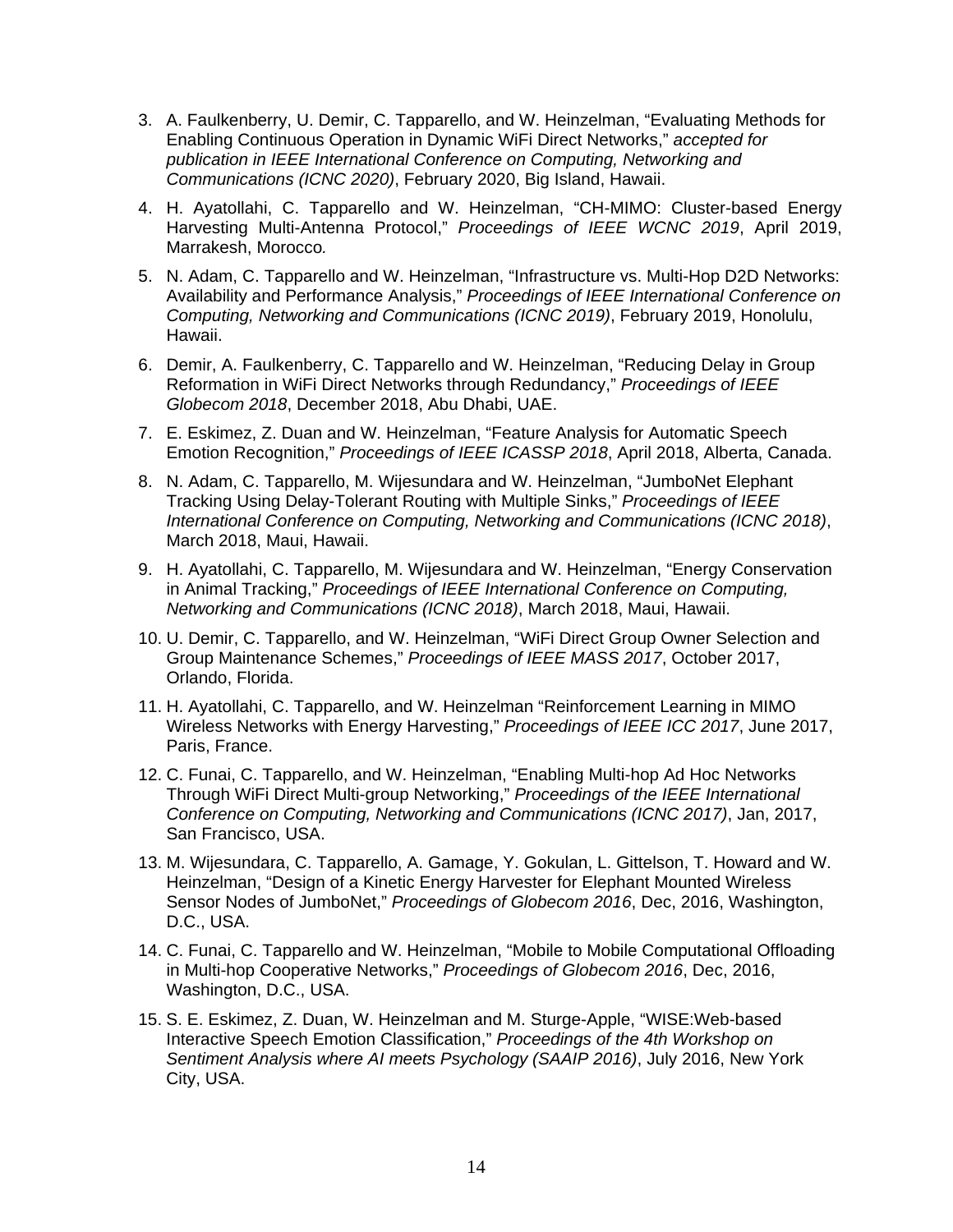- 16. C. Tapparello, W. Heinzelman, K. Conn, and C. Mullen, "ManageMyCondition: A Standard Framework for the Development of Cloud-based Medical Condition Management Applications," *Proceedings of the 1st International Workshop on Cloud Connected Health*, June 2016, Washington, D.C., USA.
- 17. S. E. Eskimez, K. Imade, N. Yang, M. Sturge-Apple, Z. Duan and W. Heinzelman, "Emotion Classification: How Does an Automated System Compare to Naïve Human Coders?" *Proceedings of IEEE ICASSP 2016*, March 2016, Shanghai, China.
- 18. N. Powers, A. Alling, K. Osolinsky, T. Soyata, M. Zhu, H. Wang, H. Ba, W. Heinzelman, J. Shi, and M. Kwon, "The Cloudlet Accelerator: Bringing Mobile-Cloud Face Recognition into Real-Time," *Proceedings of the Globecom 2015 Workshop Cloud Computing Systems, Networks and Applications (CCSNA* '15), December 2015.
- 19. K. Kaushik, D. Mishra, S. De, S. Basagni, K. Chowdhury, and W. Heinzelman, "RF Energy Harvester Based Wake-Up Radio for WSN," *Proceedings of IEEE Sensors 2015*, November 2015*.*
- 20. L. Chen, J. Warner, W. Heinzelman and I. Demirkol, "MH-REACH-Mote: Supporting Multi-hop Passive Radio Wake-up for Wireless Sensor Networks," *Proceedings of IEEE ICC 2015*, June 2015.
- 21. H. Ayatollahi, C. Tapparello and W. Heinzelman, "Transmitter-Receiver Energy Efficiency: A Trade-off in MIMO Wireless Sensor Networks," *Proceedings of IEEE WCNC 2015*, March 2015.
- 22. C. Funai, H. Ba, B. Karaoglu, C. Tapparello and W. Heinzelman, "Extending Volunteer Computing through Mobile Ad Hoc Networking," *Proceedings of IEEE GlobeCom 2014*, Dec. 2014.
- 23. M. Naderi, K. Chowdhury, S. Basagni, W. Heinzelman, S. De and S. Jana, "Experimental Study of Concurrent Data and Wireless Energy Transfer for Sensor Networks," *Proceedings of IEEE GlobeCom 2014*, Dec. 2014.
- 24. C. Tapparello, H. Ayatollahi and W. Heinzelman, "Energy Harvesting Framework for Network Simulator 3 (ns-3)," *Proceedings of the ACM 2nd International Workshop on Energy Neutral Sensing Systems (ENSSys 2014)*, Nov. 2014.
- 25. D. Mishra, K. Kaushik, S. De, S. Basagni, K. Chowdhury, S. Jana, and W. Heinzelman, "Implementation of Multi-Path Energy Routing," *Proceedings of the IEEE PIMRC 2014*, September 2014.
- 26. M. Yousof Naderi, K. R. Chowdhury, S. Basagni, W. Heinzelman, S. De, and S. Jana, "Experimental Study of Concurrent Data and Wireless Energy Transfer for Sensor Networks," *Proceedings of the SECON 2014 Workshop on Energy Harvesting*, June-July 2014.
- 27. M. Kwon, Z. Dou, W. Heinzelman, T. Soyata, H. Ba, and J. Shi, "Use of Network Latency Profiling and Redundancy for Cloud Server Selection," *Proceedings of IEEE CLOUD*, June-July 2014.
- 28. C. Tapparello, H. Ayatollahi and W. Heinzelman, "Extending the Energy Framework for Network Simulator 3 (ns-3)," *Workshop on ns-3 Poster Session*, May 2014.
- 29. N. Yang, J. Yuan, Y. Zhou, I. Demirkol, W. Heinzelman and M. Sturge-Apple, "How Does Noise Impact Speech-based Emotion Classification?" *Proceedings of the Designing*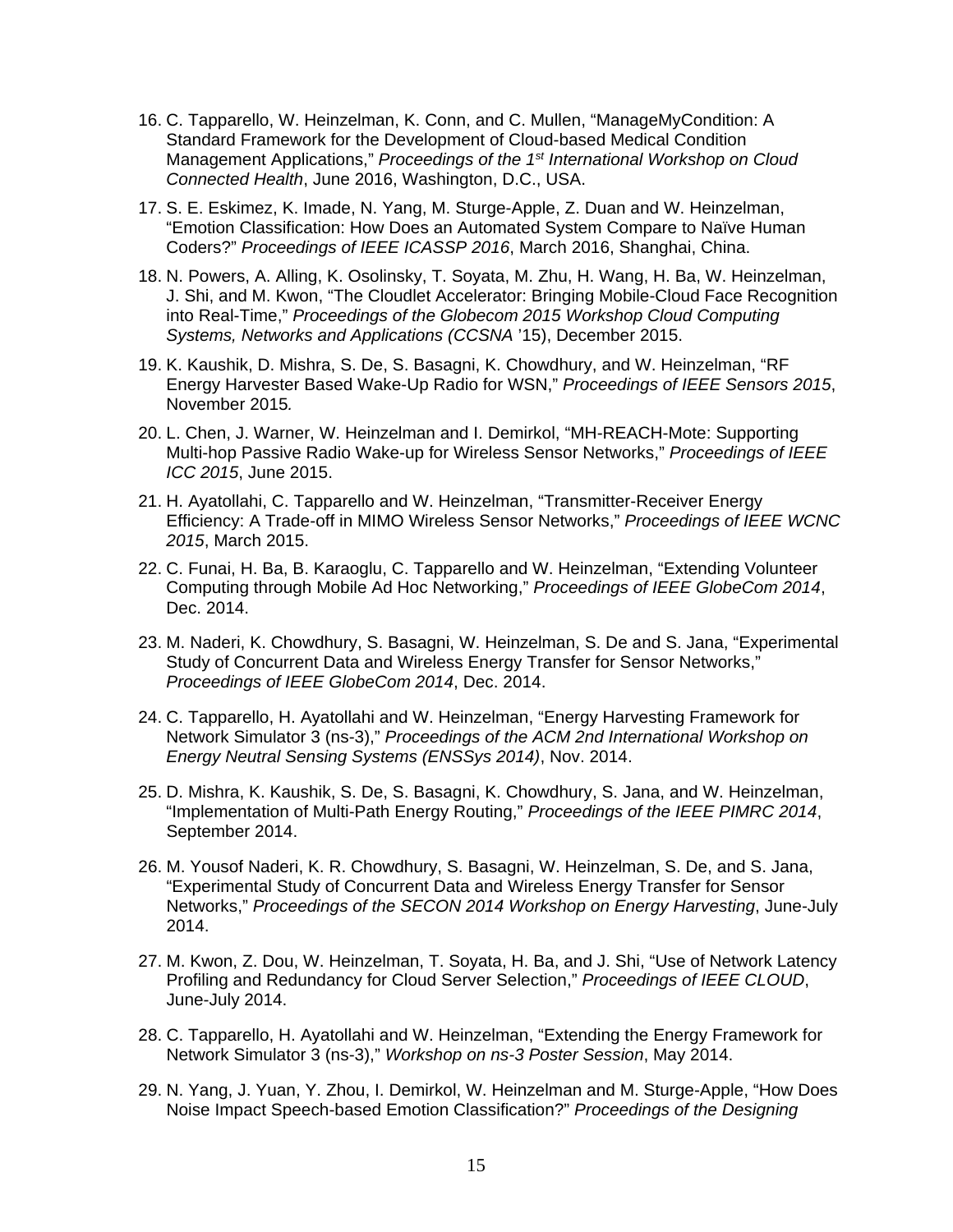*Speech and Language Interactions Workshop, ACM CHI Conference on Human Factors in Computing Systems*, April 2014.

- 30. K. Kaushik, D. Mishra, S. De, S. Basagni, W. Heinzelman, K. Chowdhury, and S. Jana, "Experimental Demonstration of Multi-Hop RF Energy Transfer," *Proceedings of the IEEE PIMRC 2013*, September 2013.
- 31. L. Chen, S. Cool, H. Ba, W. Heinzelman, I. Demirkol, U. Muncuk, K. Chowdhury and S. Basagni, "Range Extension of Passive Wake-up Radio Systems through Energy Harvesting," *Proceedings of the IEEE International Conference on Communication (ICC '13)*, June 2013. [Best Paper Award]
- 32. H. Ba, W. Heinzelman, C.-A. Janssen, and J. Shi, "Mobile Computing A Green Computing Resource," *Proceedings of the IEEE Wireless Communications and Networking Conference (WCNC '13)*, April 2013.
- 33. L. Chen, H. Ba, W. Heinzelman and A. Cote, "RFID Range Extension with Low-power Wireless Edge Controller," *Proceedings of the International Conference on Computing, Networking and Communications (ICNC 2013)*, Jan. 2013.
- 34. N. Yang, R. Muraleedharan, J. Kohl, I. Demirkol, W. Heinzelman and M. Sturge-Apple, "Speech-based Emotion Classification Using Multiclass SVM with Hybrid Kernel and Thresholding Fusion," *Proceedings of the 2012 IEEE Workshop on Speech and Language Technology (SLT '12)*, Dec. 2012.
- 35. B. Karaoglu and W. Heinzelman, "A Dynamic Channel Allocation Scheme Using Spectrum Sensing for Mobile Ad-Hoc Networks", *Proceedings of GlobeCom 2012*, Dec. 2012.
- 36. J. Oller, I. Demirkol, J. Paradells, J. Casademont and W. Heinzelman, "Time-Knocking: A Novel Addressing Mechanism for Wake-up Receivers," *Proceedings of the 8th IEEE International Conference on Wireless and Mobile Computing, Networking and Communications (WiMob 2012)*, Oct. 2012.
- 37. A. Fahad, T. Soyata, T. Wang, G. Sharma, W. Heinzelman, and K. Shen, "SOLARCAP: Super Capacitor Buffering of Solar Energy for Self-Sustainable Field Systems," *Proceedings of SOCC 2012*, Aug. 2012.
- 38. H. Ba, N. Yang, I. Demirkol and W. Heinzelman, "BaNa: A Hybrid Approach for Noise Resilient Pitch Detection," *Proceedings of the 2012 IEEE Statistical Signal Processing Workshop (SSP '12)*, Aug. 2012.
- 39. N. Yang, I. Demirkol and W. Heinzelman, "Cross-layer Energy Optimization Under Image Quality Constraints for Wireless Image Transmissions," *Proceedings of the 8th International Wireless Communications and Mobile Computing Conference (IEEE IWCMC 2012)*.
- 40. T. Soyata, R. Muraleedharan-Sreekumaridevi, C. Funai, M. Kwon, and W. Heinzelman, "Cloud-Vision: Real-time Face Recognition Using a Mobile-Cloudlet-Cloud Acceleration Architecture," *Proceedings of the 17th IEEE Symposium on Computers and Communications (ISCC) 2012*.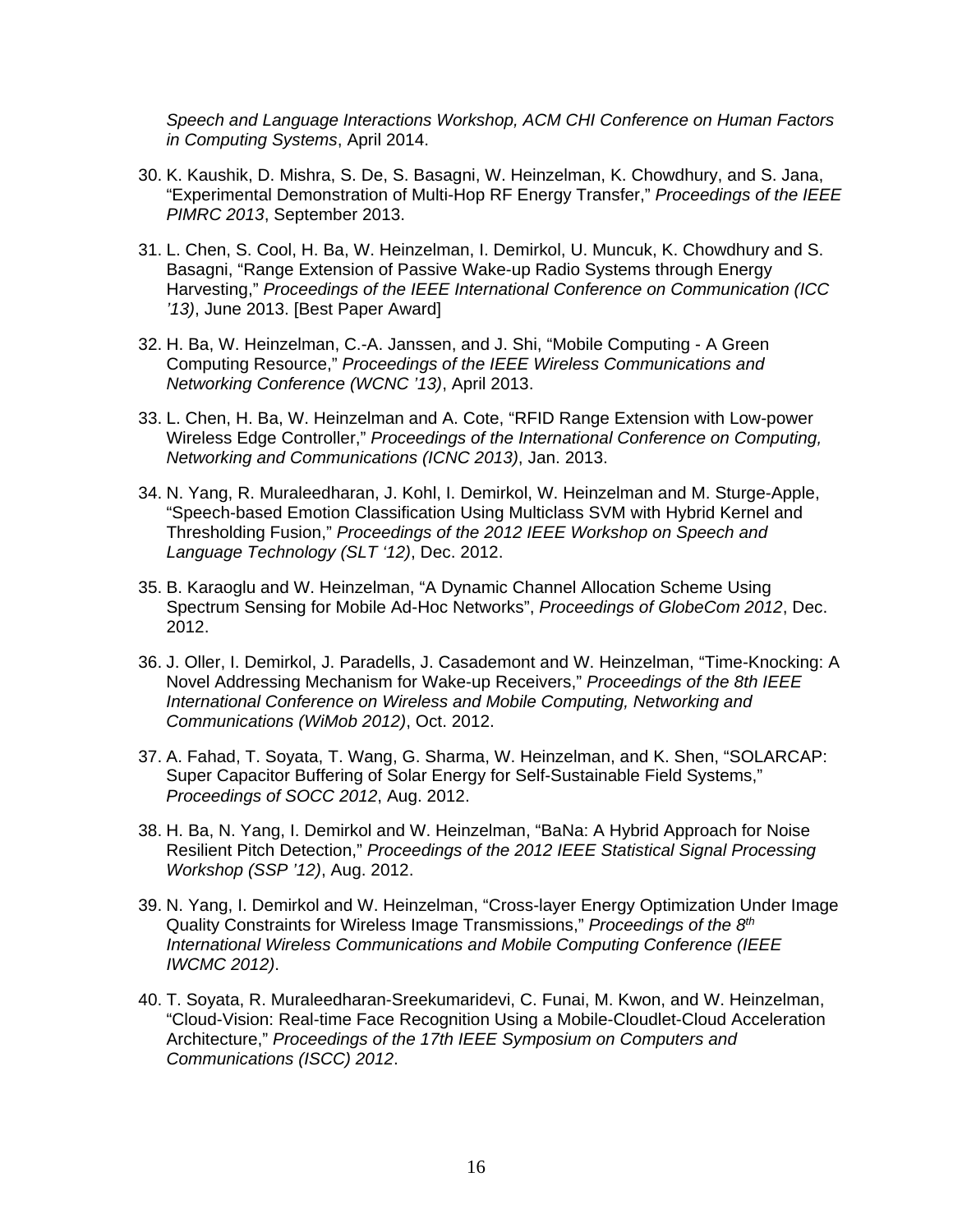- 41. T. Soyata, R. Muraleedharan, J. Langdon, C. Funai, S. Ames, M. Kwon and W. Heinzelman, "COMBAT: mobile-Cloud-based cOmpute/communications infrastructure for BATtlefield applications," *Proceedings of SPIE 2012*.
- 42. N. Yang, I. Demirkol, and W. Heinzelman, "Motion Sensor and Camera Placement Design for In-home Wireless Video Monitoring Systems," *Proceedings of GlobeCom 2011.*
- 43. L. Chen, I. Demirkol, and W. Heinzelman, "Token-MAC: A Fair MAC Protocol for Passive RFID Systems," *Proceedings of GlobeCom 2011.*
- 44. O. Yang and W. Heinzelman, "Sleeping Multipath Routing: A Trade-off Between Reliability and Lifetime in Wireless Sensor Networks," *Proceedings of GlobeCom 2011*.
- 45. B. Karaoglu, I. Demirkol, and W. Heinzelman, "Exploring the Benefits of Symbiotic Routing," *Proceedings of the Fifth IEEE International Workshop on Wireless Mesh and Ad Hoc Networks (WiMAN 2011)*. [invited paper]
- 46. T. Wang, W. Heinzelman, A. Seyedi and A. Vosoughi, "Sample Rate Maximization with Distributed Source Coding over Multiple Access Channels," *Proceedings of ICC 2011*.
- 47. S. Ray, I. Demirkol and W. Heinzelman, "ATMA: Advertisement-based TDMA Protocol for Bursty Traffic in Wireless Sensor Networks," *Proceedings of GlobeCom 2010.*
- 48. O. Yang and W. Heinzelman, "Modeling and Throughput Analysis for X-MAC with a Finite Queue Capacity," *Proceedings of GlobeCom 2010.*
- 49. T. Wang, W. Heinzelman and A. Seyedi, "Maximization of Data Gathering in Clustered Wireless Sensor Networks," *Proceedings of GlobeCom 2010.*
- 50. H. Ba, I. Demirkol and W. Heinzelman, "Feasibility and Benefits of Passive RFID Wakeup Radio for Wireless Sensor Networks," *Proceedings GlobeCom 2010.*
- 51. B. Karaoglu and W. Heinzelman, "Multicasting vs. Broadcasting: What are the Tradeoffs?" *Proceedings of GlobeCom 2010.*
- 52. Y. Zhang, C.-H. Feng, I. Demirkol and W. Heinzelman, "Energy-Efficient Duty Cycle Assignment for Receiver-Based Convergecast in Wireless Sensor Networks" *Proceedings of GlobeCom 2010.*
- 53. T. Wang, W. Heinzelman, A. Seyedi and A. Vosoughi, "Maximizing the Lifetime of Clusters with Slepian-Wolf Coding," *Proceedings of ICASSP 2010*.
- 54. O. Yang and W. Heinzelman, "'Modeling and Throughput Analysis for SMAC with a Finite Queue Capacity," *Proceedings of the 5th International Conference on Intelligent Sensors, Sensor Networks and Information Processing (ISSNIP 2009)*.
- 55. S. Ray, I. Demirkol and W. Heinzelman, "ADV-MAC: Advertisement-based MAC Protocol for Wireless Sensor Networks," *Proceedings of the 5th International Conference on Mobile Ad Hoc and Sensor Networks (MSN '09).*
- 56. C. Merlin and W. Heinzelman, "Supporting proactive application event notification to improve sensor network performance," *AdHocNetworks 2009* [invited paper]*.*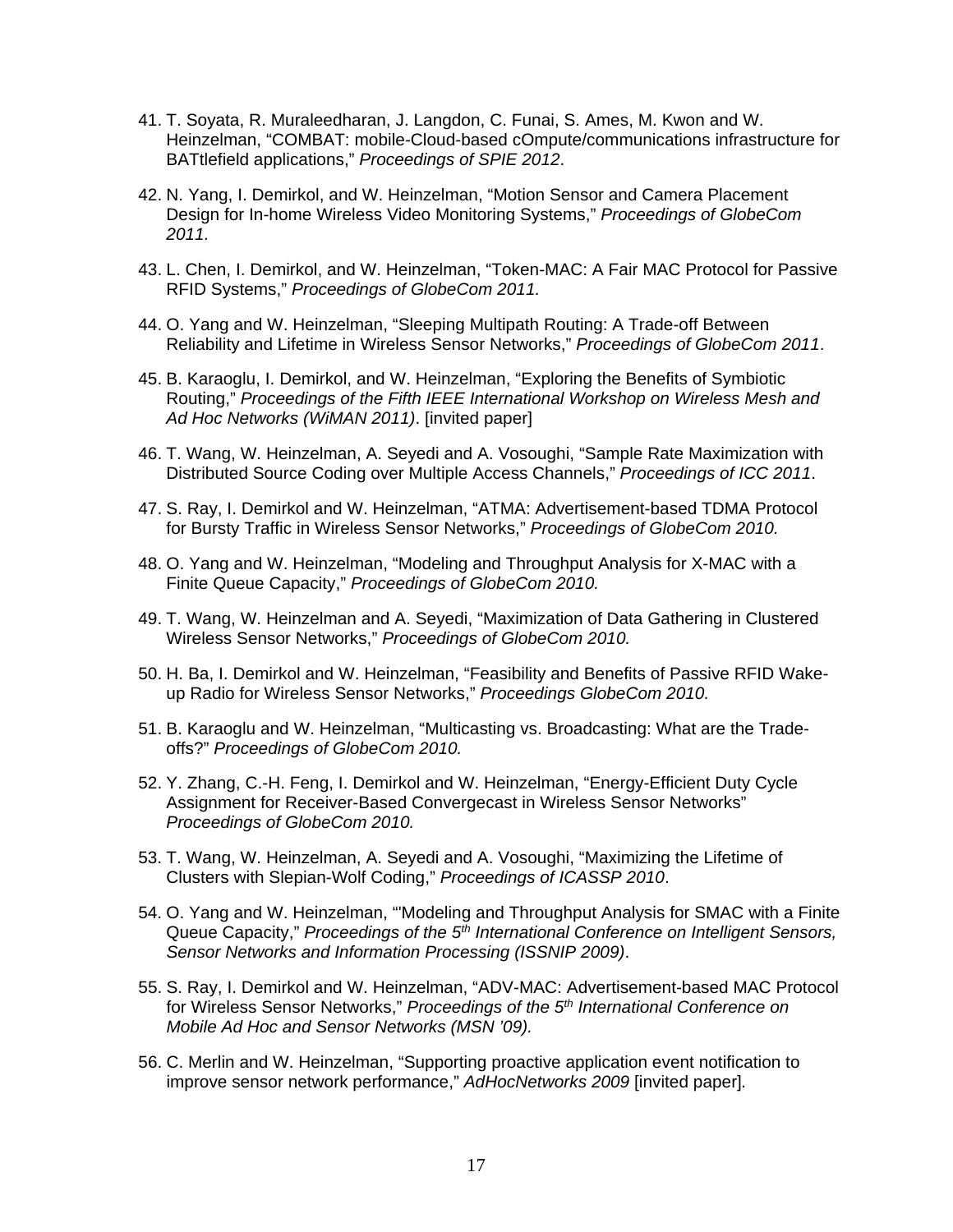- 57. R. Cheng, W. Heinzelman, M. Sturge-Apple and Z. Ignjatovic, "Deployment of a Wireless Ultrasonic Sensor Array for Physiological Monitoring," *Proceedings of the 1st International Conference on Sensor Networks, Applications, Experimentation and Logistics (SENSAPPEAL)*, Sept. 2009.
- 58. M. Marijan, W. Heinzelman, G. Sharma and Z. Ignjatovic, "Optimal Resource Allocation for Wireless Video Sensors with Power-Rate-Distortion Model of Imager," *IEEE MWSCS 2009*.
- 59. C.-H. Feng and W. Heinzelman, "UPS: Unified Protocol Stack for Wireless Sensor Networks," *Mobiquitous 2009 Poster Session*, July 2009.
- 60. S. Ray, I. Demirkol and W. Heinzelman, "ADV-MAC: Advertisement-based MAC Protocol for Wireless Sensor Networks," *Mobiquitous 2009 Poster Session*, July 2009.
- 61. T. Wang, W. Heinzelman and A. Seyedi, "Minimization of Energy Consumption in IR-UWB-based Wireless Sensor Networks," *IEEE International Conference on Communications (ICC '09)*, June 2009.
- 62. B. Karaoglu, T. Numanoglu and W. Heinzelman, "Adaptation of TDMA Parameters Based on Network Conditions", *IEEE Wireless Communications and Networking Conference (WCNC '09)*, April 2009.
- 63. C.-H. Feng and W. Heinzelman, "RBMulticast: Receiver Based Multicast for Wireless Sensor Networks," *IEEE Wireless Communications and Networking Conference (WCNC '09)*, April 2009.
- 64. T. Numanoglu and W. Heinzelman, "Improving QoS in Multicasting Through Adaptive Redundancy," *IEEE Wireless Communications and Networking Conference (WCNC '09)*, April 2009.
- 65. O. Yang and W. Heinzelman, "A Better Choice for Sensor Sleeping," *6th European Conference on Wireless Sensor Networks (EWSN '09)*, February 2009.
- 66. O. Yang and W. Heinzelman, "A General Sensor Selection Model to Increase Network Lifetime with QoS Support," *Proc. 11-th ACM International Conference on Modeling, Analysis and Simulation of Wireless and Mobile Systems (MSWiM '08)*, October 2008.
- 67. T. Wang, W. Heinzelman and A. Seyedi, "Minimization of Transceiver Energy Consumption in Wireless Sensor Networks with AWGN Channels," *Forty-Sixth Annual Allerton Conference on Communication, Control, and Computing (Allerton 2008)*, September 2008.
- 68. T. Numanoglu and W. Heinzelman, "Improving QoS Under Lossy Channels Through Adaptive Redundancy," *IEEE Conference on Ad-Hoc and Sensor Systems (MASS)*, Sept. 2008.
- 69. C. Merlin and W. Heinzelman, "Node Synchronization for Minimizing Delay and Energy Consumption in Low-Power-Listening MAC Protocols," *IEEE Conference on Ad-Hoc and Sensor Systems (MASS)*, Sept. 2008.
- 70. C. Merlin and W. Heinzelman, "Duty Cycle Control for Low Power Listening MAC Protocols," *IEEE Conference on Ad-Hoc and Sensor Systems (MASS)*, Sept. 2008.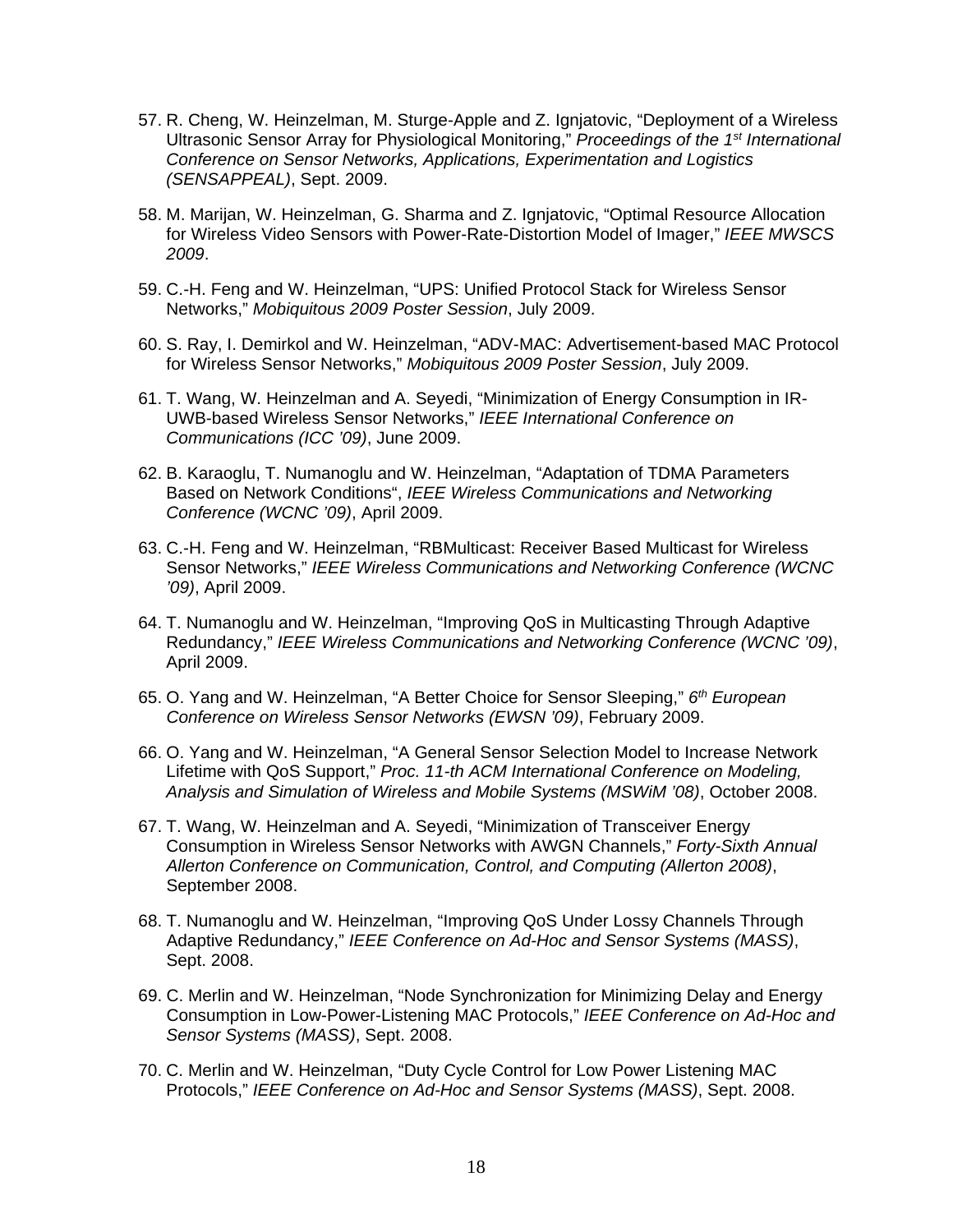- 71. W. Heinzelman, Z. Ignjatovic, M. Sturge-Apple and P. Davies, "Technology to Enable Better Understanding of Human Interactions," *Workshop on Intelligent Systems for Assisted Cognition*, Oct. 2007.
- 72. S. Soro and W. Heinzelman, "Camera Selection in Visual Sensor Networks," *IEEE International Conference on Advanced Video and Signal Based Surveillance (AVSS 2007)*, Sept. 2007.
- 73. C. Yu, S. Soro, G. Sharma and W. Heinzelman, "Lifetime-Distortion Trade-off in Image Sensor Networks," *IEEE International Conference on Image Processing (ICIP 2007)*, Sept. 2007.
- 74. C. Merlin and W. Heinzelman, "Network-aware Adaptation of MAC Scheduling for Wireless Sensor Networks," *DCOSS 2007 Poster Session*, June 2007.
- 75. O. Yang, C. Merlin and W. Heinzelman, "A General Cost Function to Reflect Sensor Support for Application QoS," *DCOSS 2007 Poster Session*, June 2007.
- 76. T. Numanoglu, B. Tavli and W. Heinzelman, "Broadcast Multi-rate Support for MANETs," *IFIP Networking 2007*, May 2007.
- 77. C. Merlin and W. Heinzelman, "A First Look at a Cross-Layer Facilitating Architecture for Wireless Sensor Networks," *IEEE SECON 2006 Poster Session*, Sept. 2006.
- 78. M. Holland, R. Aures and W. Heinzelman, "Experimental Investigation of Radio Performance in Wireless Sensor Networks," *IEEE SECON 2006 Poster Session*, Sept. 2006.
- 79. G. Caner, M. Tekalp, G. Sharma and W. Heinzelman, "Multi-view Image Registration for Wide-Baseline Visual Sensor Networks," *International Conference on Image Processing (ICIP '06)*, Sept., 2006.
- 80. C. Merlin and W. Heinzelman, "Use of a Sensor Network Middleware for Managing a Cross-Layer Architecture," *Euro-American Workshop on Middleware for Sensor Networks*, *(with DCOSS '06)*, June, 2006. (Invited)
- 81. M. Perillo, Z. Cheng and W. Heinzleman, "An Analysis of Strategies for Mitigating the Sensor Network Hot Spot Problem," *Proc. of CollaborateCom*, Dec., 2005. (Invited)
- 82. C. Merlin and W. Heinzelman, "A Study of Safety Applications in Vehicular Networks," *Proc. of the IEEE International Workshop on Heterogeneous Multi-Hop Wireless and Mobile Networks 2005*, Nov. 2005.
- 83. S. Soro and W. Heinzelman, "On the Coverage Problem in Video-based Wireless Sensor Networks," *Proc. of Broadband Advanced Sensor Networks (BaseNets '05)*, Oct. 2005.
- 84. B. Tavli and W. Heinzelman, "MC-TRACE: Multicasting Through Time Reservation Using Adaptive Control for Energy Efficiency," *Proc. of Milcom '05*, Oct., 2005.
- 85. T. Numanoglu, B. Tavli and W. Heinzelman, "An Analysis of Coordinated and Non-Coordinated Medium Access Control Protocols under Channel Noise," *Proc. of Milcom '05*, Oct., 2005.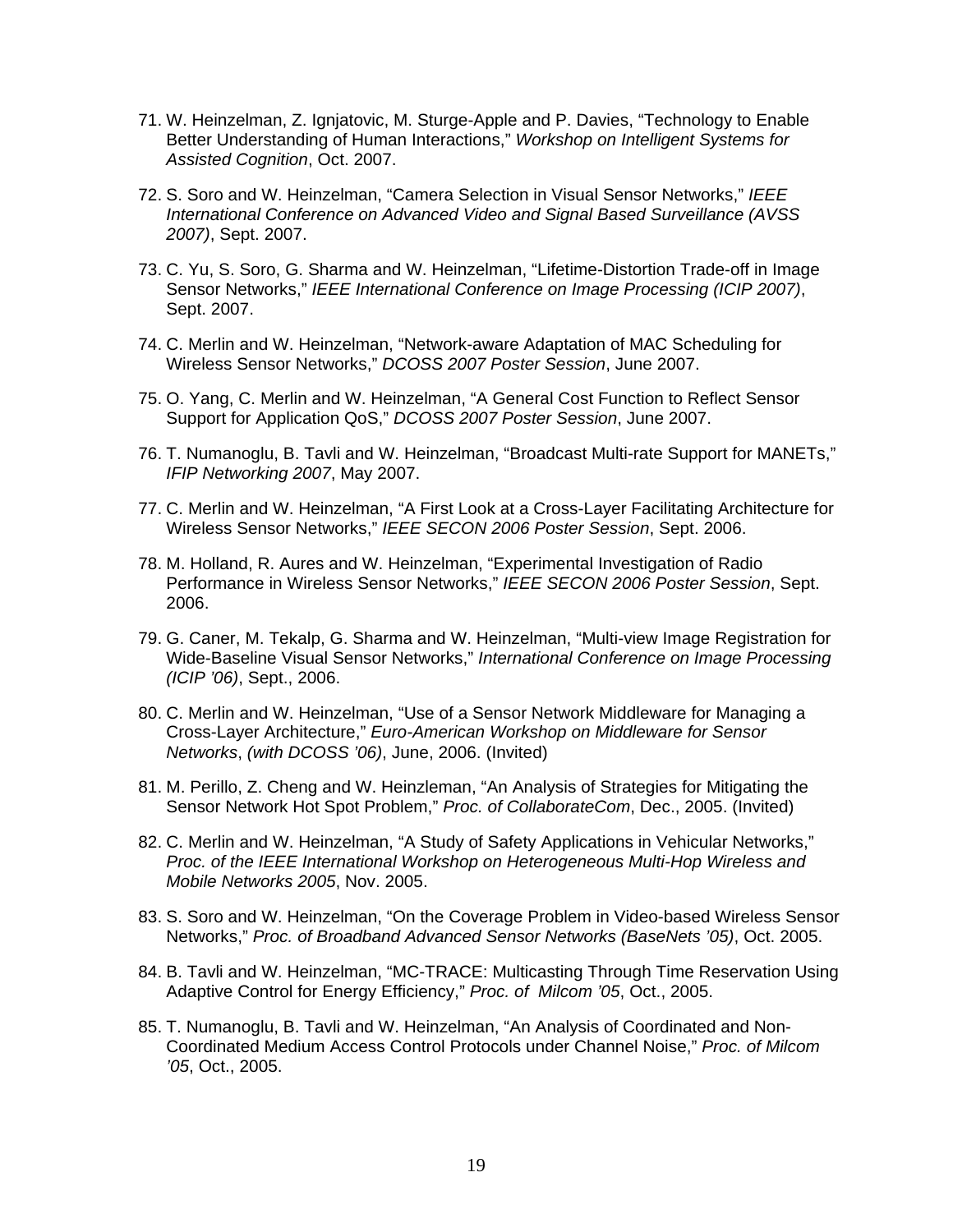- 86. T. Numanoglu, B. Tavli and W. Heinzelman, "The Effects of Channel Errors on Coordinated and Non-Coordinated Medium Access Control Protocols," *IEEE International Conference on Wireless and Mobile Computing, Networking and Communications (WiMob '05)*, Aug. 2005.
- 87. M. Perillo, Z. Cheng and W. Heinzleman, "An Analysis of Strategies for Mitigating the Sensor Network Hot Spot Problem" *The Second International Conference on Mobile and Ubiquitous Systems (Mobiquitous '05)*, July, 2005.
- 88. S. Soro and W. Heinzelman, "Prolonging the Lifetime of Wireless Sensor Networks via Unequal Clustering," *Proceedings of the 5th IEEE International Workshop on Algorithms for Wireless, Mobile, Ad Hoc and Sensor Networks (IEEE WMAN'05)*, April. 2005.
- 89. G. Caner, M. Tekalp, G. Sharma and W. Heinzelman, "An Adaptive Filtering Framework for Image Registration," *Proceedings of IEEE ICASSP '05*, March. 2005.
- 90. B. Tavli and W. Heinzelman, "NB-TRACE: Network-wide Broadcasting through Time Reservations Using Adaptive Control for Energy Efficiency," *Proceedings of the IEEE Wireless Communications and Networking Conference (WCNC '05)*, March 2005.
- 91. M. Perillo, Z. Cheng and W. Heinzelman, "On the Problem of Unbalanced Load Distribution in Wireless Sensor Networks," *IEEE GLOBECOM Wireless Ad Hoc and Sensor Networks*, November 2004.
- 92. B. Tavli and W. Heinzelman, "PN-TRACE: Plain Network-Wide Broadcasting Through Time Reservations Using Adaptive Control for Energy Efficiency," *Proceedings of IEEE Milcom '04*, October 2004.
- 93. Z. Cheng and W. Heinzleman, "Exploring Long Lifetime Routing in Ad Hoc Networks," *Seventh ACM International Workshop on Modeling, Analysis and Simulation of Wireless and Mobile Systems (MSWiM '04)*, October 2004. [Best Paper Award]
- 94. Z. Cheng and W. Heinzelman, "Adaptive Local Searching and Caching Strategies for On-Demand Routing Protocols in Ad Hoc Networks," *Workshop on Mobile and Wireless Networking (MWN '04)*, August 2004.
- 95. Z. Cheng and W. Heinzelman, "Searching Strategy for Multi-Target Discovery in Wireless Networks," *4th Workshop on Applications and Services in Wireless Networks (ASWN '04)*, August 2004.
- 96. J. Deng, S. Han, W. Heinzelman and P. Varshney, "Balanced-energy Sleep Scheduling Scheme for High Density Cluster-based Sensor Networks," *4th Workshop on Applications and Services in Wireless Networks (ASWN '04)*, August 2004.
- 97. L. Chen and W. Heinzelman, "Network Architecture to Support QoS in Mobile Ad Hoc Networks," *Proceedings of the International Conference on Multimedia and Expo (ICME '04)*, June 2004. (Invited)
- 98. M. Perillo, Z. Ignjatovic and W. Heinzelman, "An Energy Conservation Method for Wireless Sensor Networks Employing a Blue Noise Spatial Sampling Technique," *Information Processing in Sensor Networks (IPSN '04)*, April. 2004.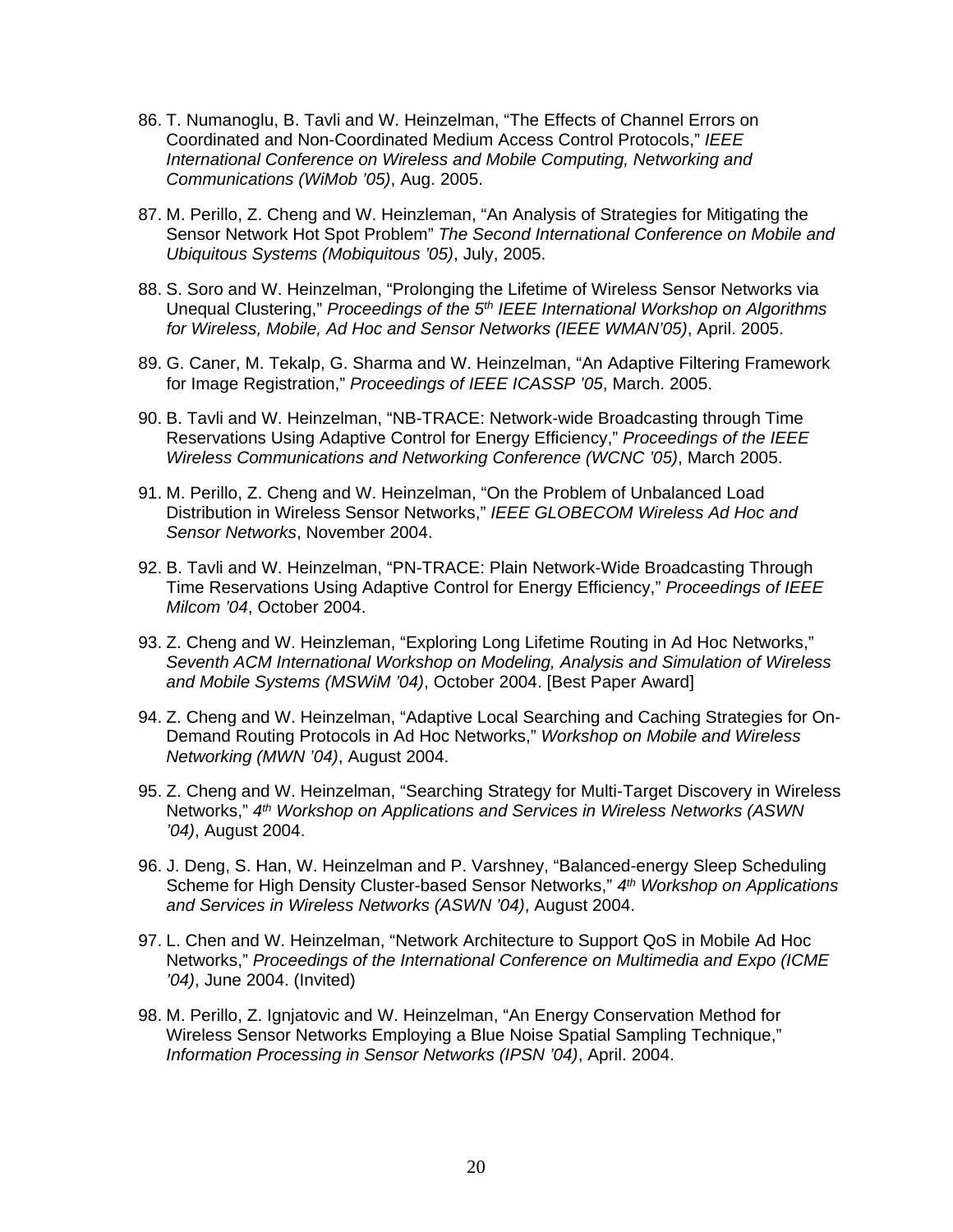- 99. M. Perillo and W. Heinzelman, "DAPR: A Protocol for Wireless Sensor Networks Utilizing an Application-based Routing Cost," *Proceedings of the IEEE Wireless Communications and Networking Conference (WCNC '04)*, March. 2004.
- 100. M. A. El-Moursy, M. Margala, A. El-Moursy, J. Zhang and W. Heinzelman, "1-V ADPCM Processor for Low-Power Wireless Applications," *Proceedings of the IFIP International Conference on Very Large Scale Integration*, pp. 3860393, Dec. 2003.
- 101. S. Tilak, A. Murphy and W. Heinzelman, "Non-Uniform Information Dissemination for Sensor Networks," *Proceedings of the International Conference on Network Protocols (ICNP '03)*, Nov. 2003.
- 102. L. Chen and W. Heinzelman, "End-to-End Congestion Control for Best-effort Transmission," *Proceedings of the WNCG Wireless Networking Symposium*, Oct. 2003.
- 103. B. Tavli and W. Heinzelman, "MH-TRACE: Multi-Hop Time Reservation Using Adaptive Control For Energy Efficiency," *Proceedings of IEEE Milcom '03*, Oct. 2003.
- 104. Z. Cheng and W. Heinzelman, "Flooding Strategy for Target Discovery in Wireless Networks," *Sixth ACM International Workshop on Modeling, Analysis and Simulation of Wireless and Mobile Systems*, Sept. 2003. [Best Paper Award]
- 105. H. Carvalho, W. Heinzelman, A. Murphy and C. Coelho, "A General Data Fusion Architecture," *Proceedings of the 6th International Conference on Information Fusion (Fusion 2003)*, July 2003.
- 106. G. Caner, M. Tekalp and W. Heinzelman, "Super Resolution Recovery for Multi-Camera Surveillance Imaging," *Proceedings of the 2003 IEEE International Conference on Multimedia & Expo*, July 2003.
- 107. H. Carvalho, A. Murphy, W. Heinzelman, and C. Coelho, "Network-Based Distributed Systems Middleware," *Proceedings of the 1st International Workshop on Middleware for Pervasive and Ad-Hoc Computing*, June 2003.
- 108. M. Perillo and W. Heinzelman, "Providing Application QoS Through Intelligent Sensor Management," *Proceedings of the 1st IEEE International Workshop on Sensor Network Protocols and Applications (SNPA '03)*, May 2003.
- 109. M. Perillo and W. Heinzelman, "Optimal Sensor Management Under Energy and Reliability Constraints," *Proceedings of the IEEE Wireless Communications and Networking Conference (WCNC '03)*, March 2003.
- 110. M. Perillo and W. Heinzelman, "ASP: An Adaptive Energy-Efficient Polling Algorithm for Bluetooth Piconets," *Proceedings of the 36th International Conference on System Sciences (HICSS '03)*, January 2003.
- 111. G. Caner, A. M. Tekalp and W. Heinzelman, "Performance Evaluation of Super-Resolution Reconstruction from Video," *Proceedings of the IS&T/SPIE's 15th Annual Symposium on Electronic Imaging*, January 2003.
- 112. S. Tilak, N. Abu-Ghazaleh and W. Heinzelman, "Infrastructure Tradeoffs for Sensor Networks," *ACM 1st International Workshop on Sensor Networks and Applications (WSNA '02)*, Sept. 2002.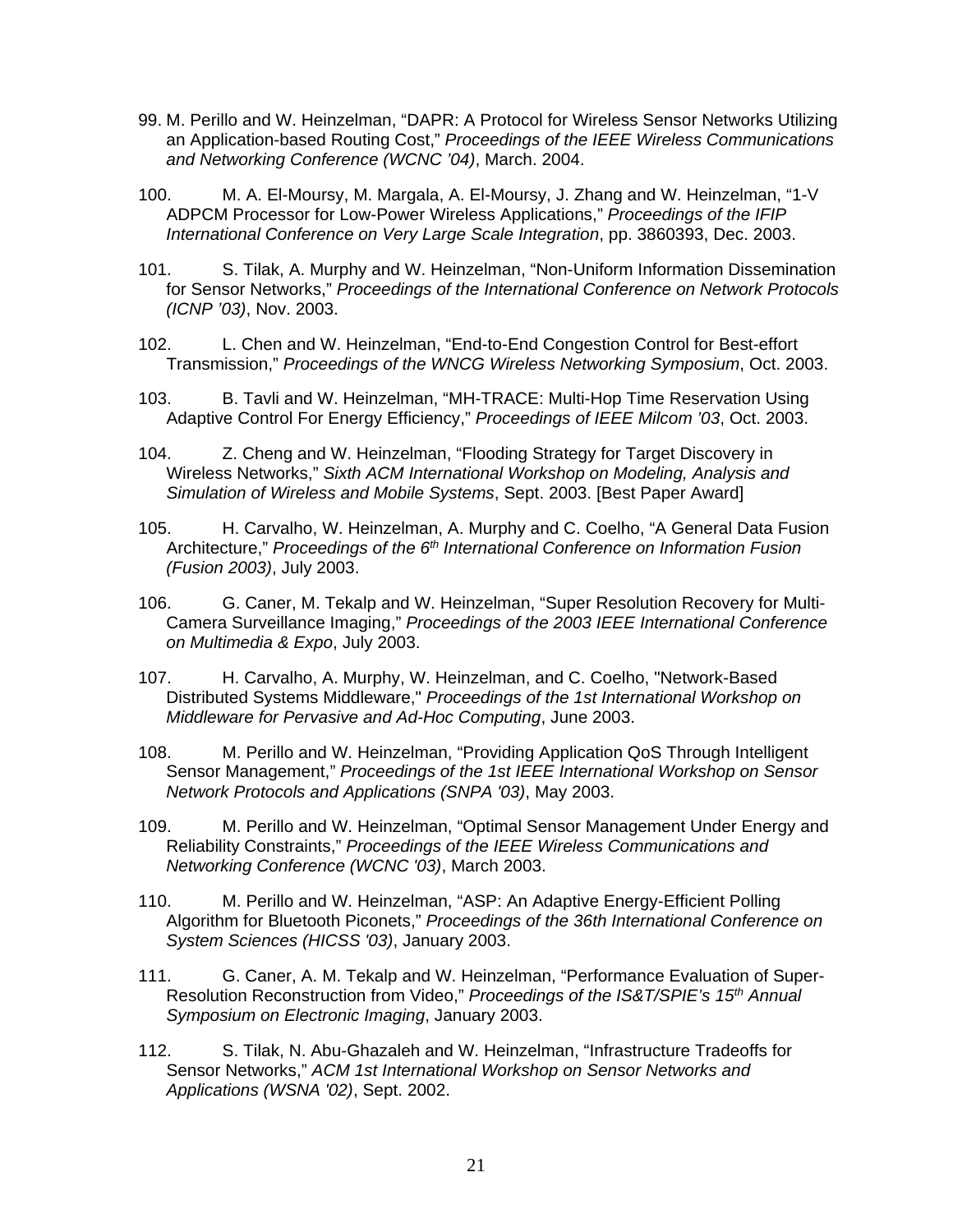- 113. E. Woodrow and W. Heinzelman, "SPIN-IT: A Data Centric Routing Protocol for Image Retrieval in Wireless Networks," *Proc. International Conference on Image Processing (ICIP '02)*, Sept. 2002.
- 114. Z. Cheng, M. Perillo, B. Tavli, W. Heinzelman, S. Tilak, and N. Abu-Ghazaleh, "Protocols for Local Data Delivery in Wireless Microsensor Networks," *45th IEEE Midwest Symp. on Circuits and Systems (MWSCAS '02)*, Tulsa, OK, Aug. 2002. (Invited)
- 115. W. Rabiner Heinzelman, A. Sinha, A. Wang, and A. Chandrakasan, "Energy-Scalable Algorithms and Protocols for Wireless Microsensor Networks," *Proceedings of the International Conference on Acoustic, Speech, and Signal Processing (ICASSP '00)*, June 2000.
- 116. W. Rabiner Heinzelman, A. Chandrakasan, and H. Balakrishnan, "Energy-Efficient Communication Protocol for Wireless Microsensor Networks," *Proceedings of the 33rd Hawaii International Conference on System Sciences (HICSS '00)*, January 2000.
- 117. W. Rabiner Heinzelman, M. Budagavi, and R. Talluri, "Unequal Error Protection of MPEG-4 Compressed Video," *Proceedings of the International Conference on Image Processing (ICIP '99)*, October 1999.
- 118. A. Wang, W. Rabiner Heinzelman, and A. Chandrakasan, "Energy-Scalable Protocols for Battery-Operated Microsensor Networks," *Proceedings of the Signal Processing Systems (SiPS '99)*, October 1999, pp. 483-492.
- 119. W. Rabiner Heinzelman, J. Kulik, and H. Balakrishnan, "Adaptive Protocols for Information Dissemination in Wireless Sensor Networks," *Proceedings of the Fifth Annual ACM/IEEE International Conference on Mobile Computing and Networking (MobiCom '99)*, August 1999, pp. 174-185.
- 120. A. Chandrakasan, R. Amirtharajah, S.H. Cho, J. Goodman, G. Konduri, J. Kulik, W. Rabiner, and A. Wang, "Design Considerations for Distributed Microsensor Systems," *Proceedings IEEE 1999 Custom Integrated Circuits Conference (CICC '99)*, May 1999, pp. 279-286.
- 121. M. Budagavi, W. Rabiner, J. Webb, and R. Talluri, "Wireless MPEG-4 Video on Texas Instruments DSP Chips," *Proceedings International Conference on Acoustics, Speech, and Signal Processing (ICASSP '99)*, March 1999, Vol. 4, pp. 2223-2226.
- 122. A. Chandrakasan, R. Amirtharajah, J. Goodman, and W. Rabiner, "Trends in Low Power Digital Signal Processing," *1998 IEEE International Symposium on Circuits and Systems*, 1998, Vol. 4, pp. 604-607.
- 123. W. Rabiner and A. Chandrakasan, "Network-Driven Motion Estimation for Portable Video Terminals," *Proceedings International Conference on Acoustics, Speech, and Signal Processing (ICASSP '97)*, April 1997, Vol. 4, pp. 2865-2868.
- 124. W. Rabiner and A. Jacquin, "Object Tracking Using Motion-Adaptive Modeling of Scene Content," *Proc. Globecom '96*, November 1996, Vol. 2, pp. 877-881.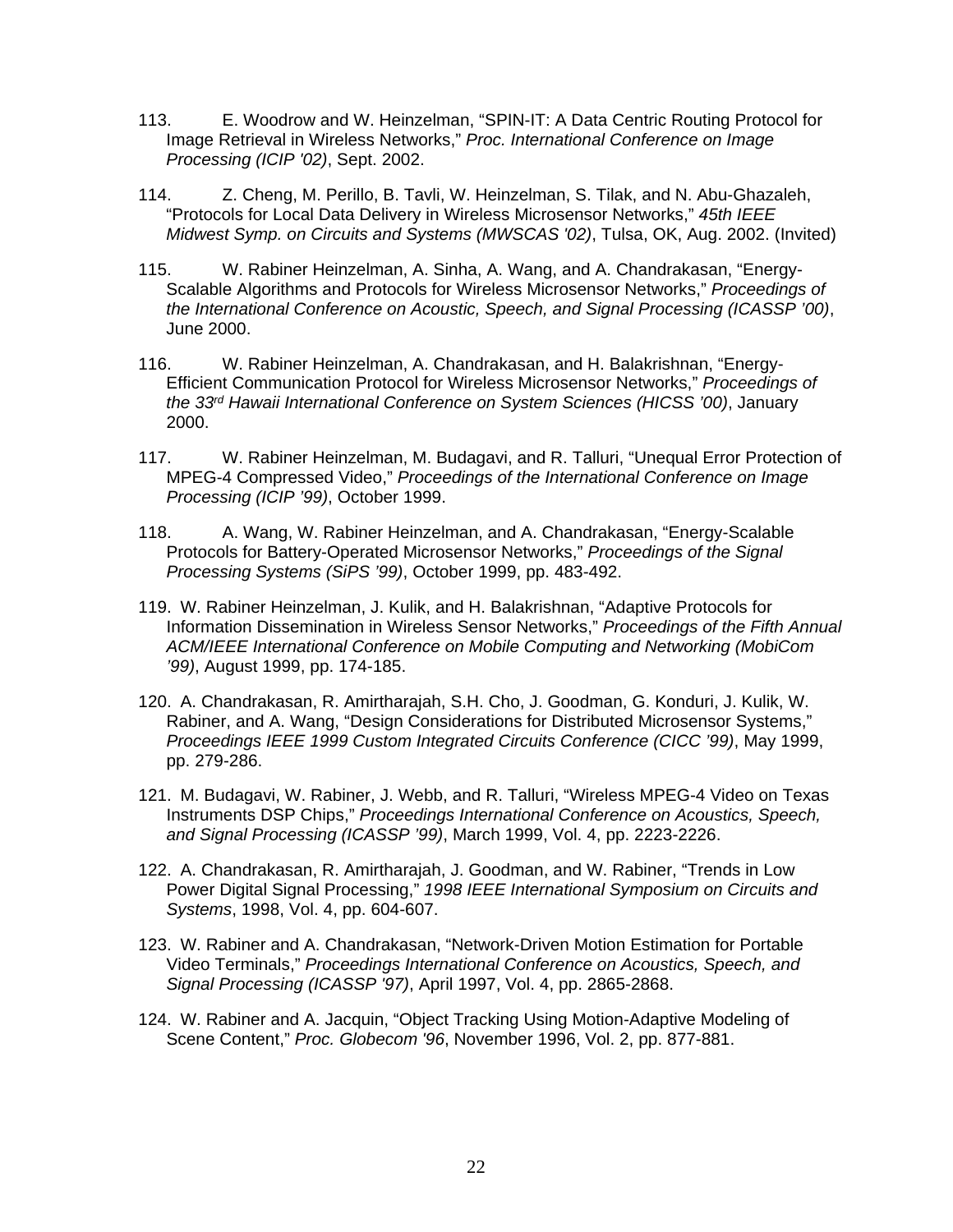125. A. Chandrakasan, T. Simon, J. Goodman, and W. Rabiner, "Signal Processing for an Ultra Low Power Wireless Video Camera," *3rd International Workshop on Mobile Multimedia Communications (MoMuC '96)*, September 1996.

# **THESES**

- 1. W. Rabiner Heinzelman, "Application-Specific Protocol Architectures for Wireless Networks," Massachusetts Institute of Technology, Ph.D. Dissertation, June 2000.
- 2. W. Rabiner, "Network-Driven Motion Estimation for Wireless Video Terminals," Massachusetts Institute of Technology, M.S. Dissertation, February 1997.

# **POPULAR PRESS**

1. Democrat and Chronicle, Women to Watch Profile, http://her.democratandchronicle.com/article/20130925/WOMEN\_TO\_WATCH01/309250 044/-1/women\_to\_watch

# **CITATIONS**

- H-index = 52 (per Google Scholar, December 2019)
- Articles cited over 49,000 times (per Google Scholar, December 2019)
- In top 2000 of most cited authors in Computer Science (per CiteSeer<sup>X</sup>))
- Articles in top 10 (in 2000), top 30 (in 2002) and top 60 (in 1999) most cited articles in Computer Science (per CiteSeer<sup>x</sup>)
- Article that is the 152nd top cited article in Computer Science (per CiteSeer<sup> $X$ </sup>)

# **POST-DOCTORAL TRAINEES**

- Cristiano Tapparello, 2013 2017 Current Position: Research Assistant Professor, University of Rochester, NY
- Rajani Muraleedharan, 2011 2012 Current Position: Associate Professor, Saginaw Valley State University, MI Past Position: Lecturer, Rowan University, NJ, USA
- Ilker Demirkol, 2008 2011 Current Position: Universitat Politecnica de Catalunya, i2CAT Foundation
- Bulent Tavli, 2005 2006 Current Position: Associate Professor, Computer Engineering Department, TOBB Economy and Technology University, Turkey Past position: Assistant Professor, Computer Engineering Department, TOBB Economy and Technology University, Turkey

## **PRESENT STUDENTS**

- Nadir Adam,  $5<sup>th</sup>$  year Ph.D. student
- Utku Demir, 5<sup>th</sup> year Ph.D. student
- Kofi Adu-manu, University of Ghana (former visiting Ph.D. student at UR)
- Veerendra Balchand, B.S., University of Rochester, 2020
- Kapambwe Chalwe, B.S., University of Rochester, 2020
- George Klimianshvili, B.S., University of Rochester, 2020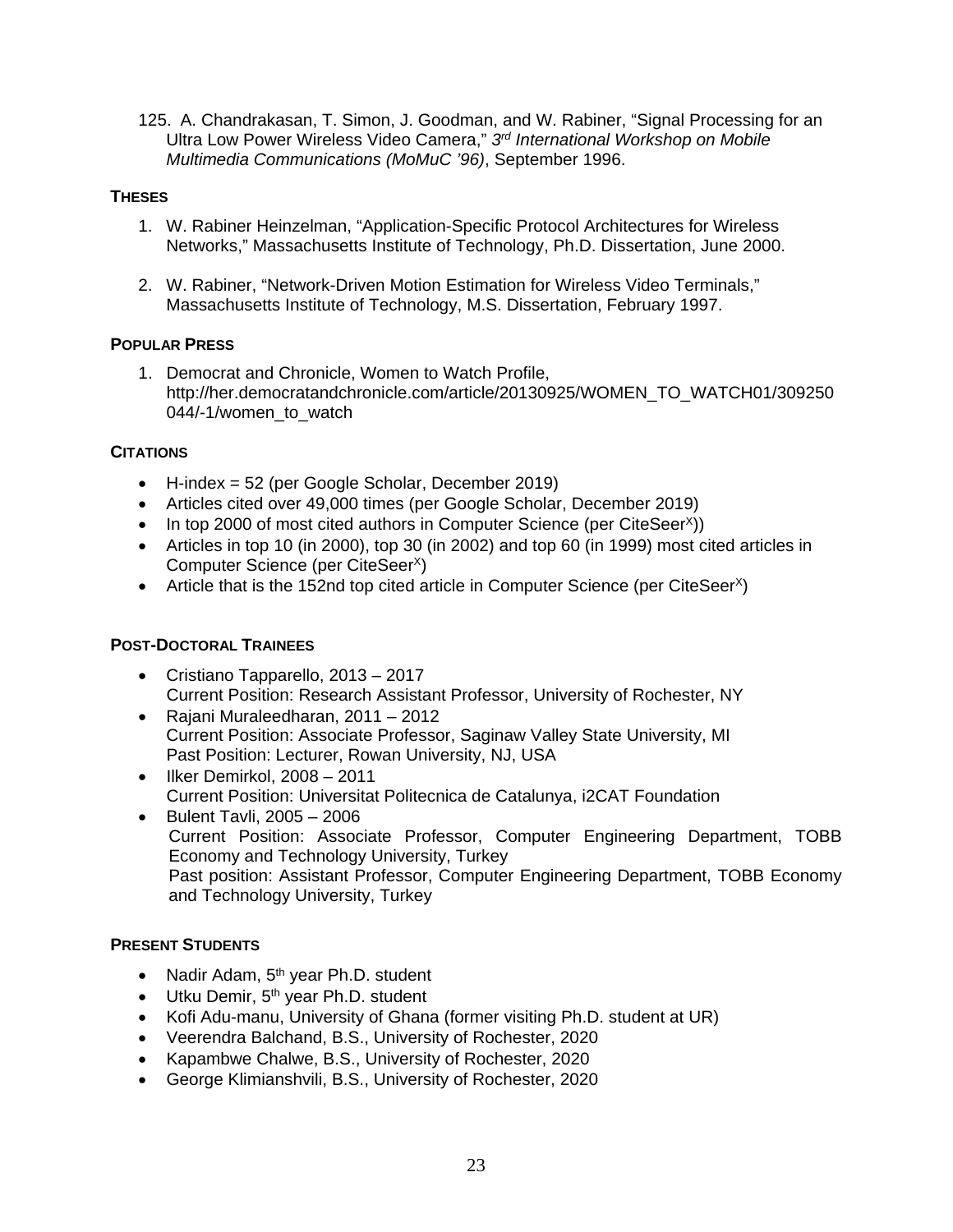## **VISITING FACULTY**

• Malitha Wijesundara, Sri Lanka Institute of Information Technology, 2015-2016

## **PAST PH.D. STUDENTS**

- Sefik Emre Eskimez, Ph.D., University of Rochester, 2019 Thesis: "Robust Techniques for Generating Talking Faces from Speech" Current position: Researcher, Microsoft Research, Seattle, WA
- Hoda Sadat Ayatollahi Tabatabaei, Ph.D., University of Rochester, 2018 Thesis: "Energy Balancing in Wireless Networks with MIMO Communications" Current position: Post-doc, Iran
- Colin Funai, Ph.D., University of Rochester, 2017 Thesis: "Enabling and Optimizing Resource Constrained Ad-Hoc Mobile Clouds" Current position: Software Engineer, Harris Corporation, Rochester, NY
- Ovunc Kocabas, Ph.D., University of Rochester, 2016 Secondary Advisor (Tolga Soyata, Primary Advisor) Thesis: "Design and Analysis of Privacy-Preserving Medical Cloud Computing Systems" Current position: Data Scientist for Alexa Team, Amazon, Boston, MA
- Li Chen, Ph.D., University of Rochester, 2015 Thesis: "Increasing Coverage and Improving Efficiency for RFID Systems and Wireless Sensor Networks" [Commendation in University of Rochester Outstanding Dissertation Award Competition in Engineering] Current position: System Design Engineer, Apple, Cupertino, CA
- Na Yang, Ph.D., University of Rochester, 2015 Thesis: "Algorithms for Affective and Ubiquitous Sensing Systems and for Protein Structure Prediction" Current position: Research Staff Member, Dell Research Labs, Santa Clara, CA
- He Ba, Ph.D., University of Rochester, 2015 Thesis: "Enabling Energy Efficient Sensing and Computing Systems" Current position: Facebook, Seattle, WA Past position: Software Engineer in Big Data, KPMG, New York, NY
- Bora Karaoglu, Ph.D., University of Rochester, 2014 Thesis: "Efficient Use of Resources in Mobile Ad Hoc Networks" Current position: Wireless Networking Researcher, Samraksh Company, Leesburg, VA
- Surjya Ray, Ph.D., University of Rochester, 2013 Thesis: "Advertisement-Based Energy Efficient Medium Access Protocols for Wireless Sensor Networks" Current position: Autonomous Driving and Tools Engineer, Ford Palo Alto Research and Innovation Center, Palo Alto, CA Past position: Chief Software Developer, Overlays, Buffalo, NY Past position: Post-doctoral Researcher, RIT, Rochester, NY
- Chen-Hsiang Feng, Ph.D., University of Rochester, 2013 Thesis: "Stack Architectures and Protocols for Emerging Wireless Networks " Past position: Staff Engineer, MAC/Networking Design, Silicon Image, Sunnyvale, CA Past position: Research Scientist, Mimosa Networks, San Jose, CA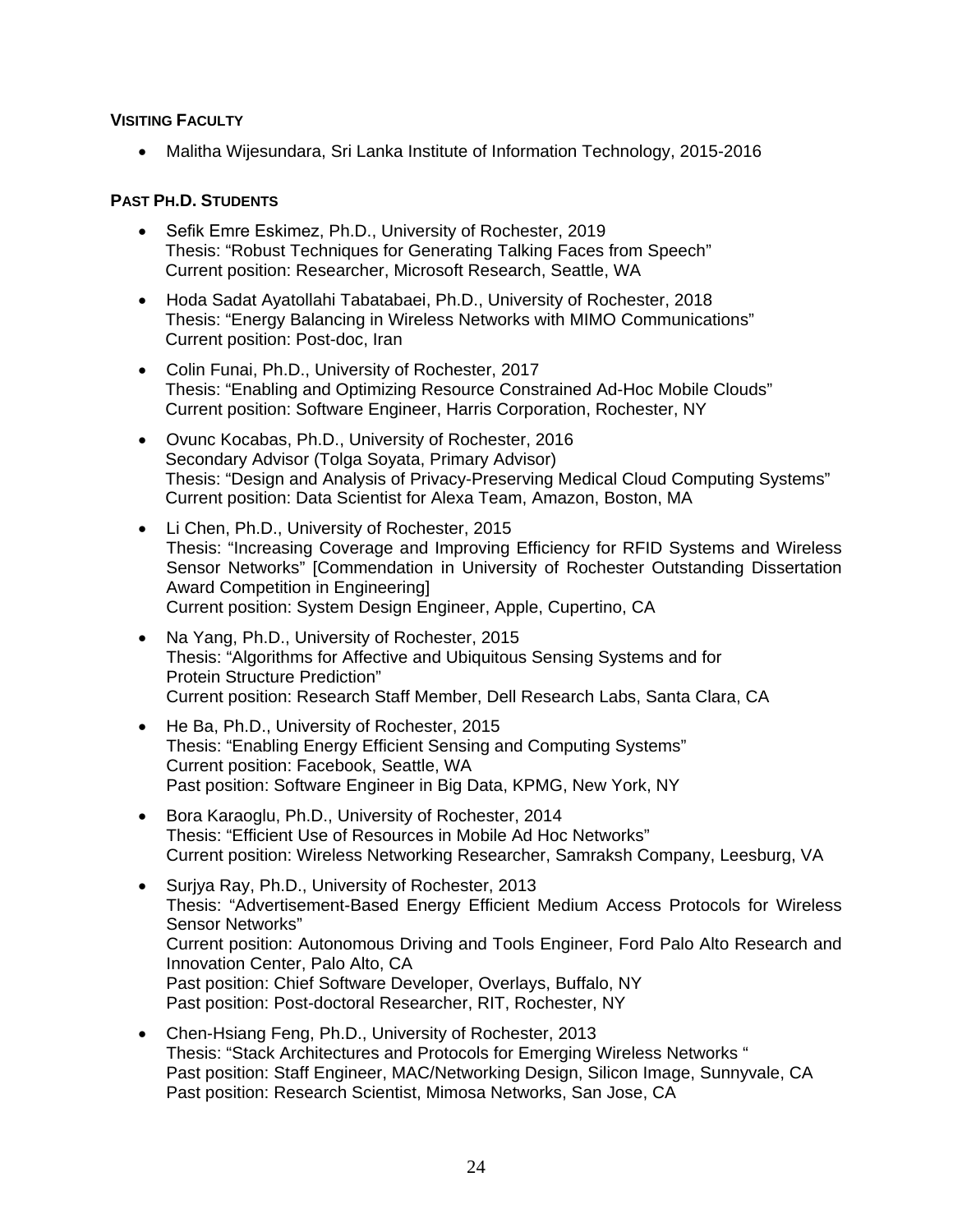Past position: Research Scientist, Intel Corporation, San Jose, CA

- Tianqi Wang, Ph.D., University of Rochester, 2012 Thesis: "Cross-Layer Design and Optimization of Short Range Wireless Networks" Current position: Senior System Engineer, Qualcomm, Atheros Division, San Jose, CA
- Ou Yang, Ph.D., University of Rochester, 2011 Thesis: "Sleeping Strategies for Wireless Sensor Networks" Current position: Intel Corporation Past position: Staff Engineer, MAC/Networking Design, Silicon Image, Sunnyvale, CA Past position: Senior Systems Engineer, Assia, Inc, Redwood City, CA
- Tolga Numanoglu, Ph.D., University of Rochester, 2009 Thesis: "Improving Reliability and Performance of Real-Time Communications in Mobile Ad Hoc Networks" Current position: Research Scientist, Aselsan, Ankara, Turkey
- Christophe Merlin, Ph.D., University of Rochester, 2009 Thesis: "Adaptability in Wireless Sensor Networks Through Cross-Layer Protocols and Architectures" Current position: Research Scientist, BBN Corporation, Waltham, MA Past position: Research Scientist, Sentilla Corporation, Redwood City, CA
- Stanislava Soro, Ph.D., University of Rochester, 2008 Thesis: "Application-aware Resource Management in Wireless and Visual Sensor Networks" Current position: Aerial Communications, MITRE, Bedford, MA Past position: Communications Researcher, GE Global Research Center, Niskayuna, NY Past position: Senior Engineer, Advis Corporation, Rochester, NY
- Mark Perillo, Ph.D., University of Rochester, 2008 Thesis: "Role Assignment in Wireless Sensor Networks: Energy-Efficient Strategies and Algorithms" Current position: Technical Area Manager, Syracuse Research Corporation, Syracuse,

NY

Past positions: Research Engineer, Syracuse Research Corporation, Syracuse, NY and Adjunct Lecturer, University of Rochester, Rochester, NY

- Lei Chen, Ph.D., University of Rochester, 2007 Thesis: "Protocols for Supporting Quality of Service in Mobile Ad Hoc Networks" Past position: Senior Software Engineer, Motorola, Schaumburg, IL
- Zhao Cheng, Ph.D., University of Rochester, 2006 Thesis: "Efficient Information Discovery and Retrieval in Wireless Ad Hoc Networks" Current position: Chief Financial Officer and Chief Operating Officer, Fisonic Energy Corporation, New York, NY Past position: AVP, Barclays Capital, New York, NY
- Gulcin Caner, Ph.D., University of Rochester, 2006 Thesis: "Multi-camera Image Processing for Video Surveillance" Current Position: Imaging Scientist, Altia Systems, Cupertino, CA Past position: Research Scientist, Polar Rain, Inc., Sunnyvale, CA
- Sameer Tilak, Ph.D., Binghamton University, 2005 Thesis: "Towards a Holistic Approach for Protocol Development in Sensor Networks"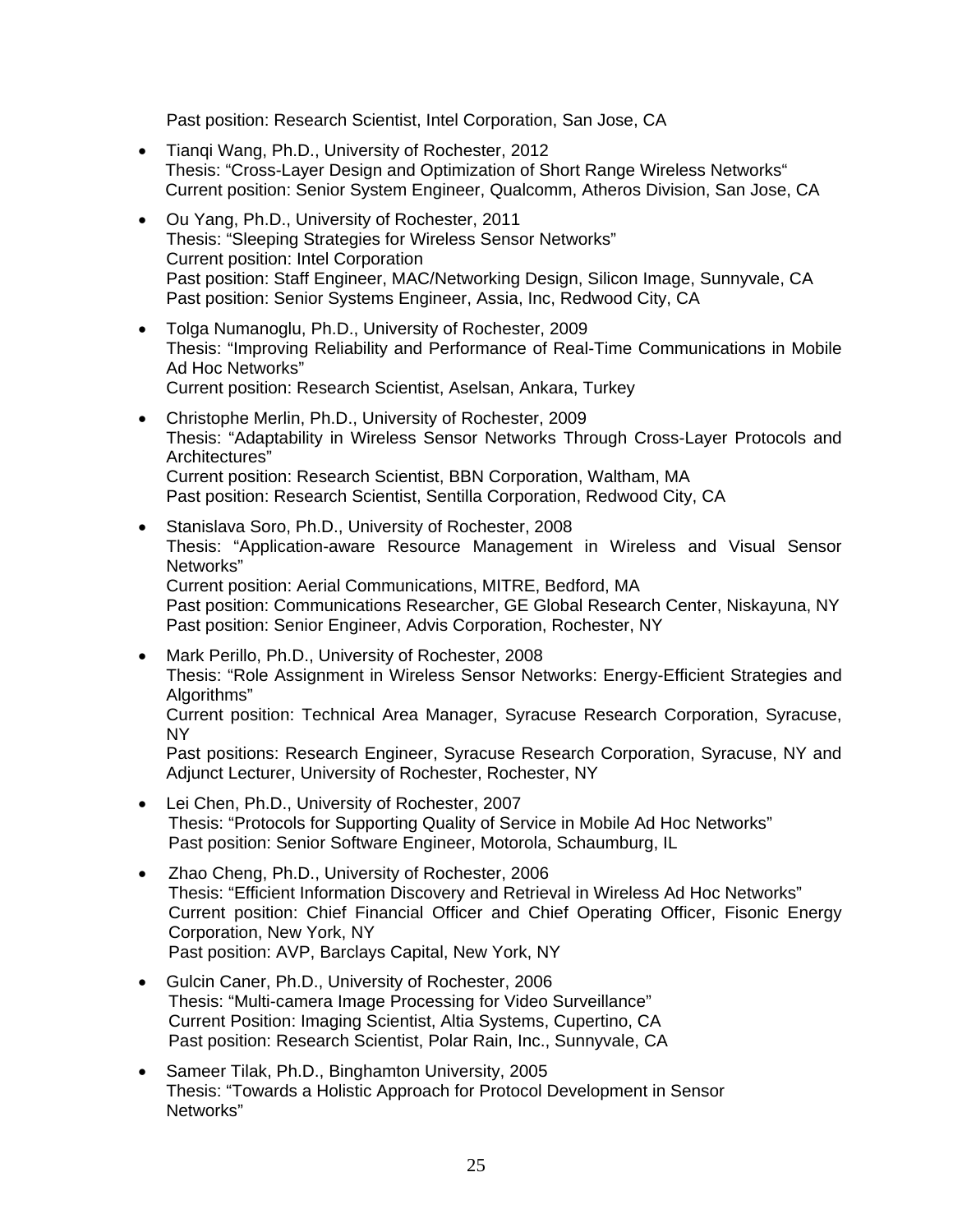Current Position: Senior Data Scientist, Kaiser Permanente, San Diego, CA Past Position: Research Scientist, San Diego Supercomputer Center, UCSD

- Bulent Tavli, Ph.D., University of Rochester, 2005 Thesis: "Protocol Architectures for Real-Time Data Communication in Mobile Ad Hoc Networks" Current position: Associate Professor, Computer Engineering Department, TOBB Economy and Technology University, Turkey Past position: Assistant Professor, Computer Engineering Department, TOBB Economy and Technology University, Turkey
- Hervaldo Carvalho, Ph.D., Federal University of Minas Gerais, 2005 Thesis: "Data Fusion Implementation in Sensor Networks Applied to Health Monitoring" Current position: Professor, Department of Cardiology and Department of Biomedical Information, University of Brasilia, Brazil

# **PAST M.S. THESIS STUDENTS**

- Weiyang Cai, M.S., University of Rochester, 2013 Thesis: "Analysis of Acoustic Feature Extraction Algorithms in Noisy Environments"
- Zuochao Duo, M.S., University of Rochester, 2013 Thesis: "Benefits of Utilizing an Edge Server (Cloudlet) in the MOCHA Architecture"
- Yuqun Zhang, M.S., University of Rochester, 2010 Thesis: "Receiver-based Protocol Enhancements for Wireless Ad-Hoc and Sensor Networks"
- Matthew Holland, M.S., University of Rochester, 2007 Thesis: "Optimizing Physical Layer Parameters for Wireless Sensor Networks"
- Colin Goldsmith, M.S., University of Rochester, 2004 Thesis: "Wireless Local Area Networking for Device Monitoring"
- Owen Zacharias, M.S., University of Rochester, 2004 Thesis: "Wireless Wide Area Networking for Device Monitoring"
- Edward Woodrow, M.S., University of Rochester, 2002 Thesis: "Data-centric Routing for Ad Hoc Networks"

## **PAST B.S. AND M.S. RESEARCH STUDENTS**

- Aaron Faulkenberry, B.S., University of Rochester, 2019
- Chinenye Tassie, B.S., University of Rochester, 2019
- Javon Walker, B.S., University of Rochester, 2019
- Tasneem Khan, B.S., University of Rochester, 2019
- Abhinanda Dutta, M.S., University of Rochester, 2018
- Abhishek Singh, M.S., University of Rochester, 2018
- Kwasi Nimako, B.S., University of Rochester, 2018
- Eric Nunez, B.S., University of Rochester, 2018
- Yukun (York) Chen, B.S., University of Rochester, 2018
- Teddy Reiss, B.S., University of Rochester, 2018
- Lauren Kemperman, B.S. Data Science, University of Rochester, 2017
- Jean Chakmakas, B.S. Data Science, University of Rochester, 2017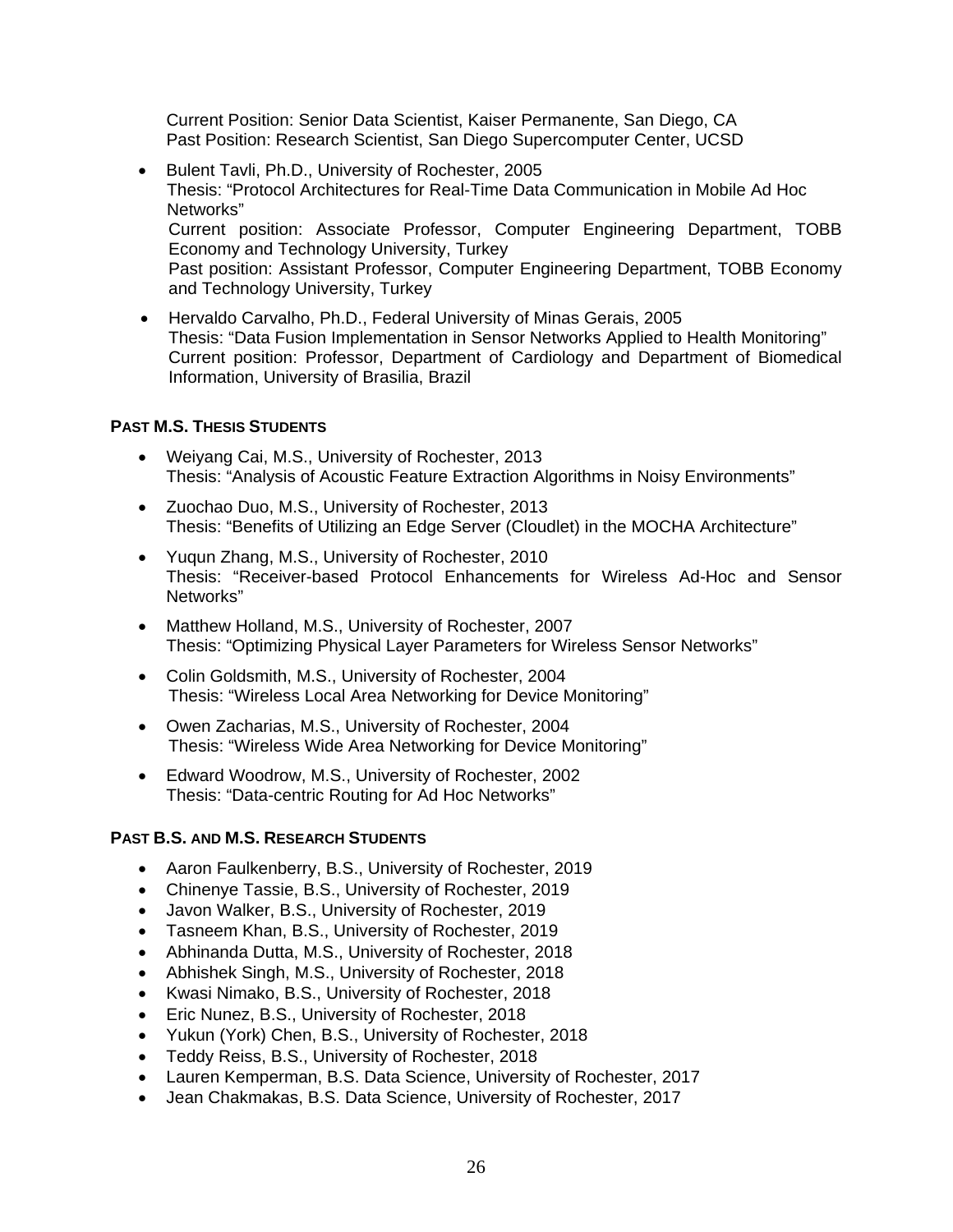- Abdulwahab Alhaji, B.S., University of Rochester, 2017
- Yizhe Cheng, B.S., University of Rochester, 2017
- Greg Hunkins, B.S., University of Rochester, 2017
- Jon Aho, B.S., University of Rochester, 2017
- Shibi Liu, B.S. student, B.S., University of Rochester, 2017
- Nancy Vargas, B.S., University of Rochester, 2017
- Ibrahim Akbar, B.S., University of Rochester, 2017
- Justin Fraumeni, B.S., University of Rochester, 2017
- Greg Hunkins, B.S., University of Rochester, 2017
- Megha Modak, M.S., University of Rochester, 2017
- Chelsea Vargas, B.S., University of Rochester, 2017
- Juan Vico Zafra, M.S., University of Rochester, 2016
- Noelia Lopez-Plaza, M.S., University of Rochester, 2016
- Sarafa Ibrahim, M.S., TEAM, University of Rochester, 2016
- TianChi Zhao, M.S., University of Rochester, 2016
- Yuan Xing, M.S., University of Rochester, 2016
- Valentine Ezenwa, B.S., University of Rochester, 2016
- Kenneth Imade, B.S., University of Rochester, 2016
- Abner Aquino, B.S., University of Rochester, 2016
- Shurouq Hijazi, B.S., University of Rochester, 2016
- Carmen Cortez, M.S., University of Rochester, 2016
- Mohammed Ahmed, B.S., University of Rochester, 2015
- Lucian Copeland, B.S., University of Rochester, 2015
- Louise Yi Lu, B.S., CS University of Rochester, 2015
- Kate Zeng Zhiming, B.S., CS University of Rochester, 2015
- Jeremy Warner, B.S., University of Rochester, 2015
- Da Wan, M.S., University of Rochester, 2015
- Fei Xu, M.S., University of Rochester, 2015
- Mathew Hershfield, B.S., University of Rochester, 2015
- Jeremy Warner, B.S., University of Rochester, 2015
- Jingwei Guo, M.S., University of Rochester, 2014
- Binyu Hu, M.S., University of Rochester, 2014
- Wei Liu, M.S., University of Rochester, 2014
- Jianbo Yuan, M.S., University of Rochester, 2014
- Pak Lam (Jack) Yung, M.S., University of Rochester, 2014
- Dawei Zhou, M.S., University of Rochester, 2014
- Yun Zhou, M.S., University of Rochester, 2014
- Michael Nolan, M.S., University of Rochester, 2014
- Kavan Pandya, M.S., University of Rochester, 2014
- Vikram Raghu, M.S., University of Rochester, 2014
- Thomas Horta, Visiting Undergraduate Student from Brazil
- Stephen Cool, B.S., University of Rochester, 2014
- Jinnan Hussain, B.S., University of Rochester, 2013
- JoHannah Kohl, B.S., University of Rochester, 2013
- Andrew Song, B.S., University of Rochester, 2013
- Sara Lickers, B.S., University of Rochester (CS), 2013
- Jeff Kabel, B.S., University of Rochester, 2012
- Colin Funai, B.S., University of Rochester, 2012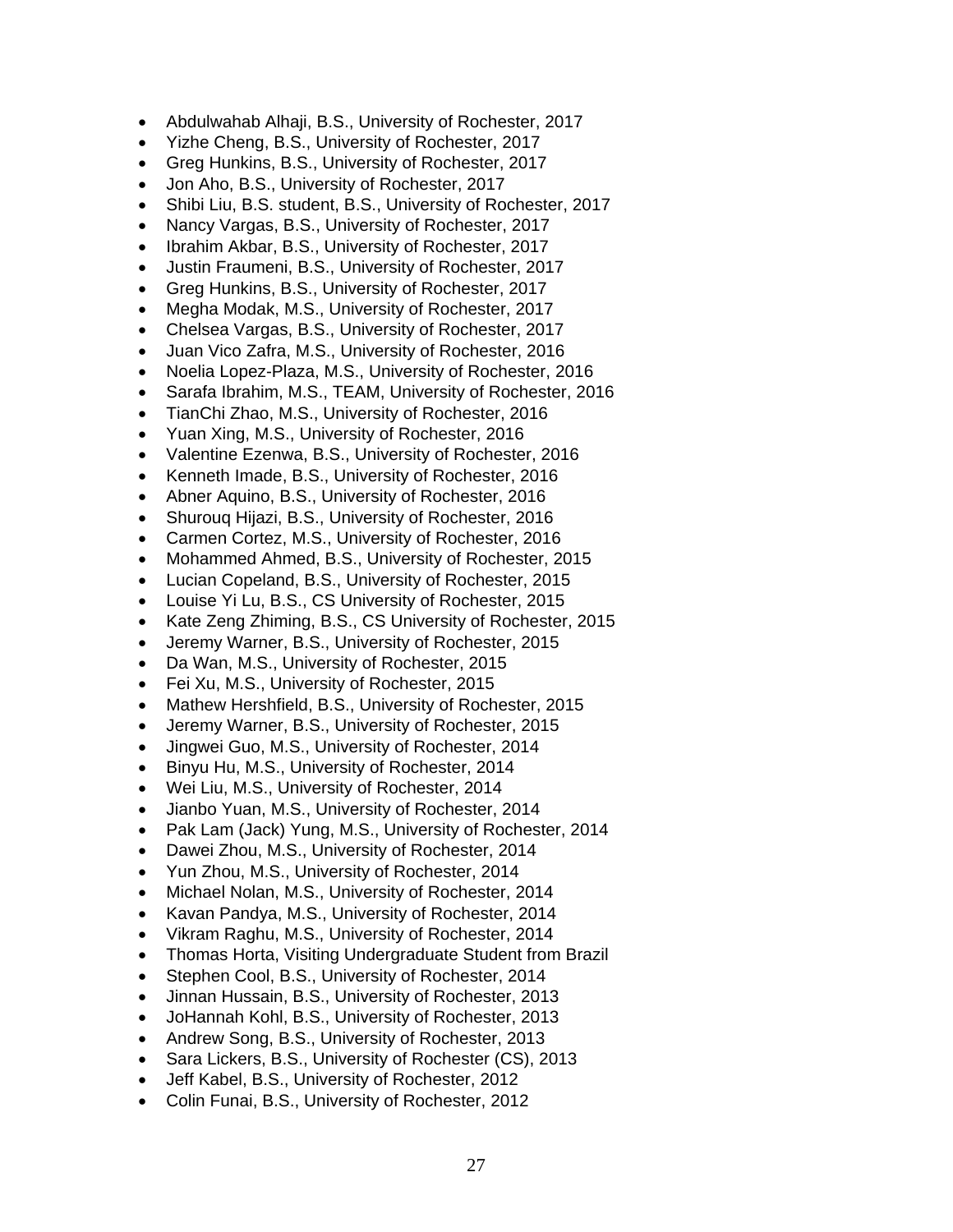- Luis Soto, Xerox Fellow, Summer 2010 (B.S., University of Rochester, 2011)
- Jeff Pravin, REU, Summer 2010 (B.S., University of Pittsburgh, 2011)
- Paul Molta, M.S., University of Rochester, 2010
- Naoum Katsianis, M.S., University of Rochester, 2008
- Sarah Rosenstein, REU, Summer 2007 (B.S., University of Rochester, 2009)
- Jian (Johnny) Chen, Summer 2007 (B.S., University of Rochester, 2008)
- Kyle Aures, REU, Summer 2007, Spring 2009 (B.S./M.S., University of Rochester, 2008/2009)
- Steven Wik, REU, Summer 2007, Spring 2009 (B.S./M.S., University of Rochester, 2008/2009)
- Ryan Aures, M.S., University of Rochester, 2007
- Matjaz Kranz, M.S., University of Rochester, 2006
- Michael Borden, M.S., University of Rochester, 2006

#### **INTERNATIONAL THESIS REVIEWS**

- David Benedetti, Ph.D., Department of Computer Science, University of Rome "La Sapienza," 2015 Thesis: "RFID Tag Identification in Harsh Environments"
- Dora Spenza, Ph.D., Department of Computer Science, University of Rome "La Sapienza," 2013 Thesis: "Towards Self-Powered Wireless Sensor Networks"
- Ugo Colesanti, Ph.D., Dipartimento di Informatica e Sistemistica of the University of Rome "La Sapienza," 2011 Thesis: "Information Gathering in Resource Constrained Wireless Networks"
- Jussi-Pekka Haapola, Ph.D., University of Oulu, Oulu, Finland, 2010 Thesis: "Evaluating Medium Access Control Protocols for Wireless Sensor Networks"
- Anuradha Vaidyanathan, Ph.D., U. of Canterbury, Christchurch, New Zealand, 2010 Thesis: "Manikarnika, A framework for Emergency Management"
- Silvia Santini, Ph.D., ETH Zurich, Zurich, Switzerland, 2009 Thesis: "Adaptive Sensor Selection Algorithms for Wireless Sensor Networks"
- Michele Mastrogiovanni, Ph.D., Rome University, La Sapienza, Italy, 2008 Thesis: "Toward Complete Solutions for Terrestrial and Underwater Wireless Sensor Networks"
- Weibo Li, M.S., University of Canterbury, Christchurch, NZ, 2008 Thesis: "An Address-Based Routing Scheme for Static Applications of Wireless Sensor Networks"

## **PROFESSIONAL ACTIVITIES**

- Fellow, IEEE, IEEE Signal Processing Society, IEEE Communications Society
- Fellow, ACM, ACM Sigmobile
- Member, Society of Women Engineers (SWE)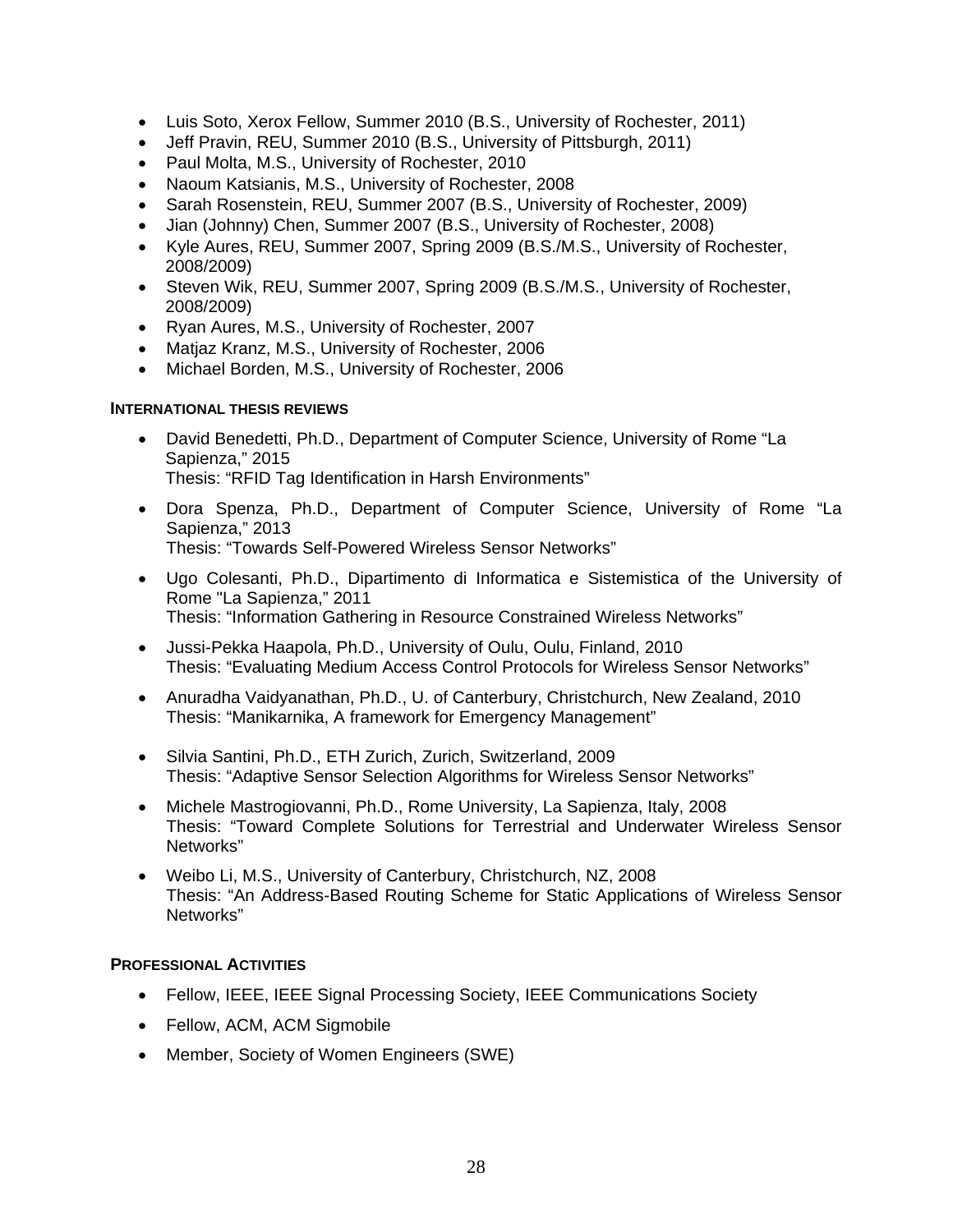- Co-founder and current steering committee member, N^2 Women (Networking Networking Women), a discipline-specific community supported by ACM, IEEE, Microsoft Research and HP Labs, 2006 – Present (co-leader 2006-2016)
- Steering Council, Platforms for Advanced Wireless Research (PAWR) program, a \$100M public-private partnership, a joint effort by the National Science Foundation and an Industry Consortium, to design, develop, and deploy up to four city-scale testing platforms to accelerate fundamental research on wireless communication and networking technologies, applications, and services, 2017 – Present
- Steering Committee, IEEE Transactions on Mobile Computing, IEEE Communications Society Representative, 2013 – 2016
- Information Director, *ACM Transactions on Sensor Networks*, 2012 2016
- Steering Committee, IEEE Transactions on Mobile Computing, IEEE Signal Processing Society Representative, 2010 – 2012
- **Editorships** 
	- o Associate Editor, *Elsevier Ad Hoc Networks Journal*, 2010 2016
	- o Associate Editor, *IEEE Transactions on Mobile Computing*, 2008 2013
	- o Associate Editor, *ACM Transactions on Sensor Networks*, 2009 2012
	- o Area Editor, *Mobile Computing and Communications Review (MC2R)*, 2005 2010
	- o Guest editor, *Elsevier Ad Hoc Networks Journal Special Issue on Wireless Communication and Networking in Challenged Environments*, 2011.
	- o Guest editor, *IEEE Transactions on Image Processing (TIP) Special Issue on Distributed Camera Networks: Sensing, Processing, Communication and Computing*, 2010
	- o Guest editor, *IEEE Journal on Selected Areas of Communication (JSAC) Special Issue on Simple Wireless Sensor Networking Solutions*, 2010
	- o Guest editor, *EURASIP Journal of Wireless Communications and Networking Special Issue on Wireless Sensor Networks*, 2005
- IEEE Committees
	- o Key Member, Interest Group on Distributed and Sensor Networks for Mobile Media Computing and Applications of the IEEE Multimedia Communication Technical Committee, 2010-2012
	- o Elected member, Design and Implementation of Signal Processing Systems (DISPS) subcommittee of the IEEE Signal Processing Technical Committee, 2001–2004
	- o IEEE Signal Processing Society Rochester Chapter (Chair, 2004, Steering Committee, 2002 – 2004)
	- o IEEE Communications Society Rochester Chapter (Co-chair, 2004)
	- o IEEE Rochester Section Nominating Committee (2014)
- Advisory Committees
	- o University of Rochester David T. Kearns Center for Leadership and Diversity in Arts, Sciences and Engineering, 2009 - 2015
- Invited Workshops
	- o NSF Broader Impacts for Research and Discovery Summit, June 2010
	- o NSF Workshop on Future Directions in Networked Sensing, Nov. 2009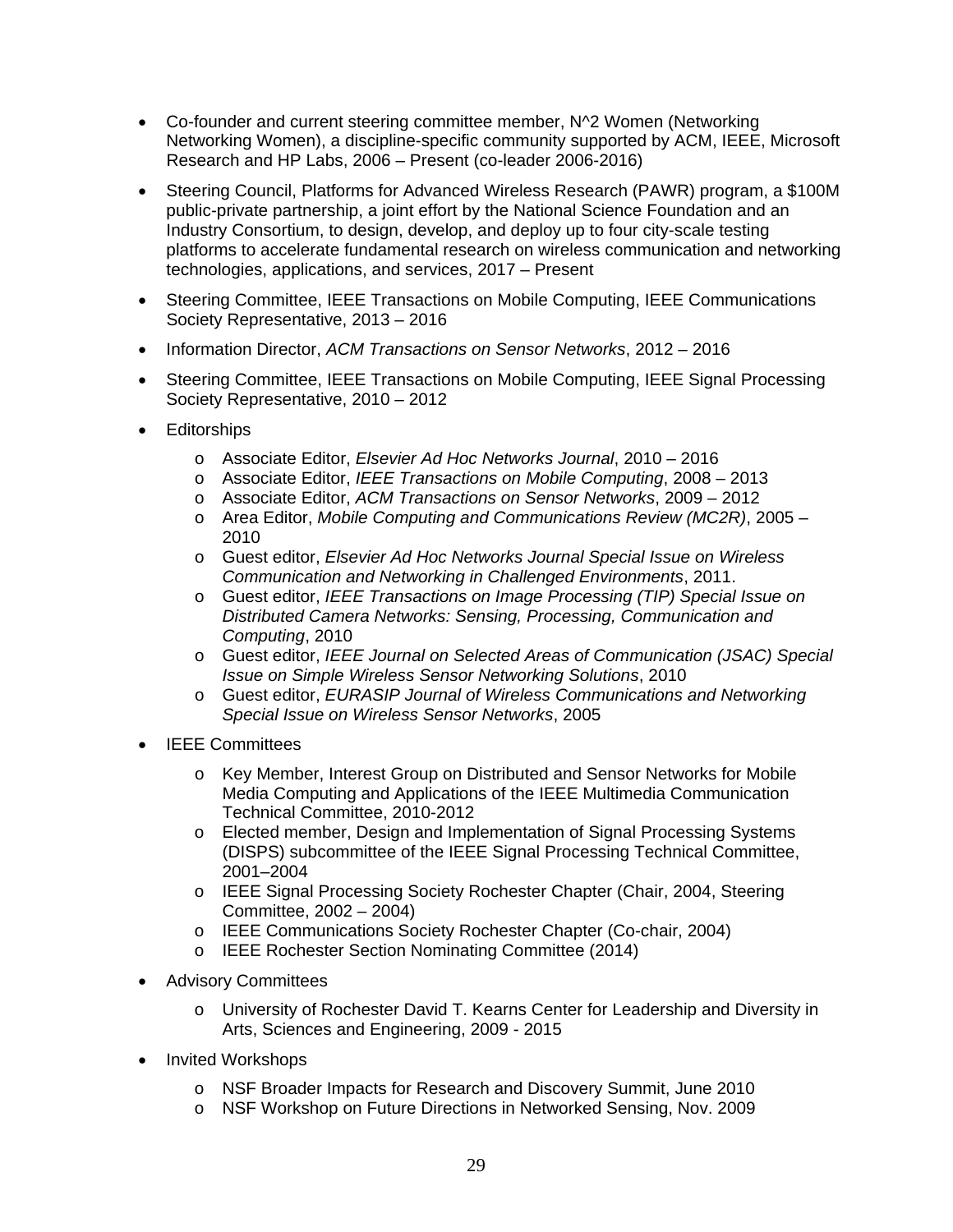- Conference Organizing Committees
	- o First international summer school of Green Communications and Networking (GreenComNet), Co-organizer, Summer 2013
	- o SuMo-CPS (International Workshop on Sustainable Monitoring through Cyber-Physical Systems), Co-Chair, 2013
	- o ACM SenSys (ACM Conference on Embedded Networked Sensor Systems) **Publication Chair, 2013**
	- o EWSN (European Conference on Wireless Sensor Networks)
		- **Publicity Co-chair, 2014**
		- **Technical Program Committee Co-chair, 2012**
	- o IEEE INFOCOM (International Conference on Computer Communications)
		- **Publicity Chair, 2010**
	- o IEEE DCOSS (Intl. Conference on Distributed Computing in Sensor Systems)
		- Vice TPC Chair for Systems and Applications Track, 2009
		- **Poster Session Co-chair, 2007**
		- **Publicity Chair, 2006**
		- **Publicity Chair, 2005**
	- o IEEE SECON
		- General Vice Chair, 2007
		- **Publicity Chair, 2006**
	- o IEEE ICIP (International Conference on Image Processing)
		- **Exhibits Chair, 2002**
	- o ACM MobiCom (Intl. Conference on Mobile Computing and Networking) **Publicity Co-chair, 2005**
	- o ACM SenSys (Intl. Conference on Embedded Networked Sensor Systems)
		- **Publications Chair, 2013**
		- Publicity Co-chair, 2005
		- Poster session co-chair, 2004
	- o ACM MobiHoc (Intl. Symposium on Mobile Ad Hoc Networking and Computing) **Poster Session Co-chair, 2006**
	- o ACM EmNetS (Workshop on Embedded Networked Sensors)
		- Publicity Advisor, 2005
	- o IEEE/CreateNet BaseNets (Intl. Work on Broadband Advanced Sensor Networks)
		- **Steering Committee, 2006**
		- **Steering Committee, 2005**
		- Co-chair, 2004
	- o IEEE/CreateNet BroadNets (Intl. Conference on Broadband Communications, Networks and Systems)
		- **Workshop Co-chair, 2005**
	- o HealthNet (Intl. Workshop on Systems and Networking Support for Healthcare and Assisted Living Environments)
		- **Demo Session Co-Chair, 2008**
	- o Upstate NY Workshop on Communications, Sensors and Networking
		- **TPC Co-chair, 2006**
		- **TPC co-chair, 2003**
		- Co-chair, 2002
- Technical Program Committees
	- o IEEE INFOCOM (Conference on Computer Communications)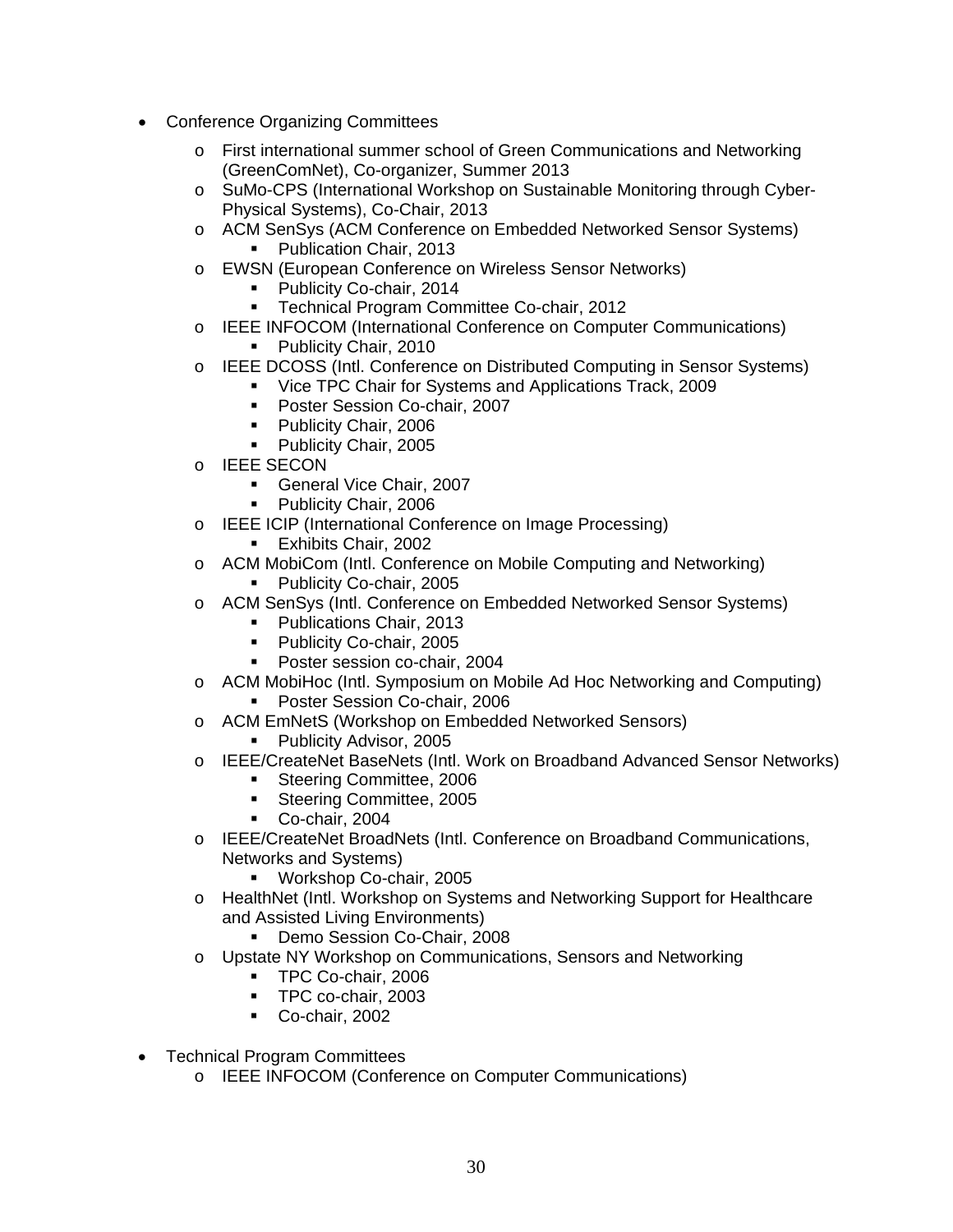- o IEEE SECON (International Conference on Sensors and Ad Hoc Communications and Networks)
- o IEEE MASS (Intl. Conference on Mobile Ad-Hoc and Sensor Systems)
- o IEEE DCOSS (International Conference on Distributed Computing in Sensor Systems)
- o IEEE ICDCS (International Conference on Distributed Computing Systems)
- o IEEE/ACM MSWiM (Symposium on Modeling, Analysis and Simulation of Wireless and Mobile Systems)
- o IEEE ICC (International Conference on Communications)
- o IEEE Globecom
- o IEEE SenseApp (International Workshop on Practical Issues in Building Sensor Network Applications)
- o IEEE PerSeNS (International Workshop on Sensor Networks and Systems for Pervasive Computing)
- o IEEE ICIP (International Conference on Image Processing)
- o IEEE WMAN (International Workshop on Algorithms for Wireless, Mobile, Ad Hoc and Sensor Networks)
- o IEEE SiPS (Workshop on Signal Processing Systems)
- o IEEE ISSNIP (The Fifth International IEEE Conference on Intelligent Sensors, Sensor Networks and Information Processing)
- o ACM/IEEE IPSN (Intl. Conference on Info. Processing in Sensor Networks)
- o ACM MobiHoc (Intl. Symp. on Mobile Ad Hoc Networking and Computing)
- o ACM EmNets (International Workshop on Embedded Networked Sensors)
- o ACM MobiCom Student Poster Research Competition
- o ACM MobiWac (Intl. Workshop on Mobility Management and Wireless Access Protocols)
- o ACM SenSys Workshop BuildSys
- o EWSN (European Work. on Wireless Sensor Networks)
- o ICST AdHocNets (First International Conference on Ad Hoc Networks)
- o AlogSensors (Work. on Algorithmic Aspects of Wireless Sensor Networks)
- o MidSense (Middleware for Sensor Networks)
- o IWIoT (International Workshop on the Internet of Things, in conjunction with ChinaCom)
- o HealthNet (International Workshop on System and Networking Support for Healthcare and Assisted Living Environments)
- o SANPA (Intl. Work. on Sensor and Actuator Network Protocols and Apps.)
- o ISCN (International Symposium on Computer Networks)
- o IFIP MedHocNet (Annual Mediterranean Ad Hoc Networking Workshop)
- o Grace Hopper Celebration of Women in Computing Scholarship Reviewer
- o ATNAC (Australasian Telecom. Networks and Applications Conf.)
- o NetCri (International Workshop on Next Generation Networks for First Responders and Critical Infrastructures)
- o DSS (International Workshop on Distributed Sensor Systems)
- o ASWN (Work. on Apps. and Services in Wireless Nets.)
- o Work. on Next Generation Wireless Networks, co-located with IEEE HiPC
- o ITCC Wireless Ad-Hoc/Sensor Networks and Network Security Track
- o BroadWISE (Broadband Wireless Services and Applications Workshop)
- o MWN (ICPP Workshop on Mobile and Wireless Networking)
- o MCM (ICDCS Workshop on Mobile Computing Middleware)
- Funding reviews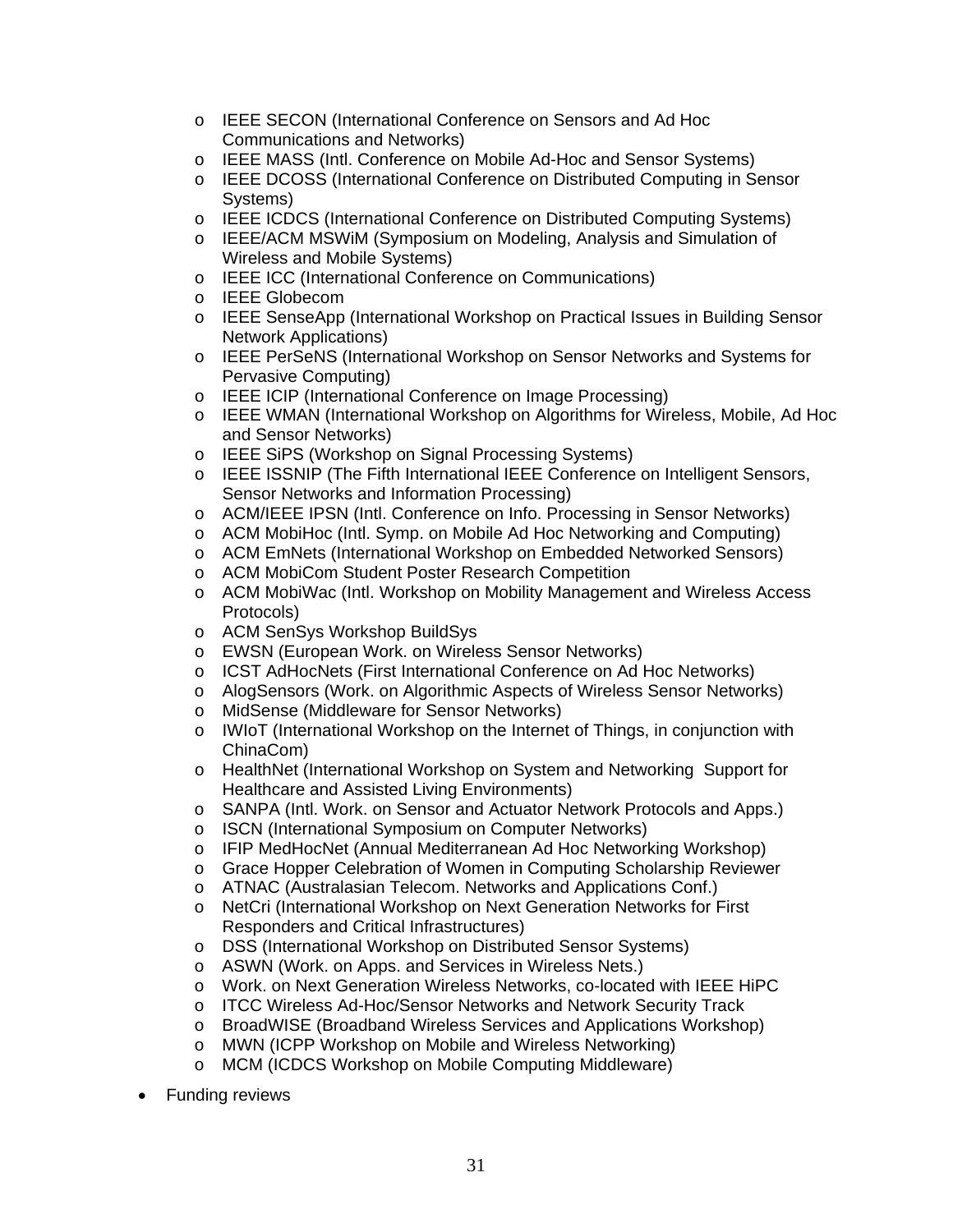- o NSF proposal reviewer/panel member, Dec. 2001, June 2002, May 2004, June 2004, Nov. 2005, Feb. 2006, April 2006, May 2008 (CISE/NeTS), July 2008 (CISE/CSR), March 2009 (CISE/NetSE), Jan. 2010 (EFRI-SEED), Oct. 2010 (CISE/NeTS/CAREER), April 2014 (CIF)
- o AFRL proposal reviewer (June 2008)
- o ARO proposal reviewer (Dec. 2004)
- Journal reviews
	- o IEEE Transactions on Mobile Computing
	- o IEEE Transactions on Wireless Communication
	- o IEEE Transactions on Parallel and Distributed Systems
	- o IEEE Journal on Selected Areas of Communication
	- o IEEE Transactions on Networking
	- o IEEE Transactions on VLSI
	- o IEEE Transactions on Image Processing
	- o IEEE Transactions on Circuits and Systems
	- o IEEE Transactions on Circuits and Systems for Video Technology
	- o IEEE Transactions on Signal Processing
	- o IEEE Network Magazine
	- o IEEE Communications Magazine
	- o Proceedings of the IEEE
	- o ACM Transactions on Sensor Networks
	- o ACM Mobile Computing and Communications Review (MC2R)
	- o ACM/Kluwer MONET
	- o Elsevier Ad Hoc Networks Journal
	- o Computer Networks Journal
	- o EURASIP Journal on Wireless Communications and Networking
	- o Image Communication Journal
	- o SPS Letters

## **PROFESSIONAL TRAINING**

- CRA-W Advanced Career Mentoring Workshop (CAPP), November 15-15, 2008
- MIT Professional Institute Leadership Workshop for Engineering and Science Faculty, July 16-17, 2007
- CRA Academic Careers and Effective Teaching Workshop, February 4-6, 2001

## **UNIVERSITY OF ROCHESTER SERVICE**

- Chair, Warner School of Education Dean Search Committee (2020)
- Steering Committee Member, Institute for Data Science (2014 2016)
- School of Arts & Sciences Dean search committee (2014-2015)
- ECE BS student advisor (class of 2010, 2006 2010)
- ECE BS student advisor (class of 2005, 2001 2005)
- ECE MS student advisor (2012, 2013, 2014, 2015)
- ECE faculty recruiting committee  $(2001 2002, 2002 2003, 2003 2004, 2005 2006,$ 2013, 2014 (chair))
- Tau Beta Pi (TBP) faculty advisor (2015 2016)
- IEEE faculty advisor (2013 2016)
- SWE faculty advisor (2005 2016)